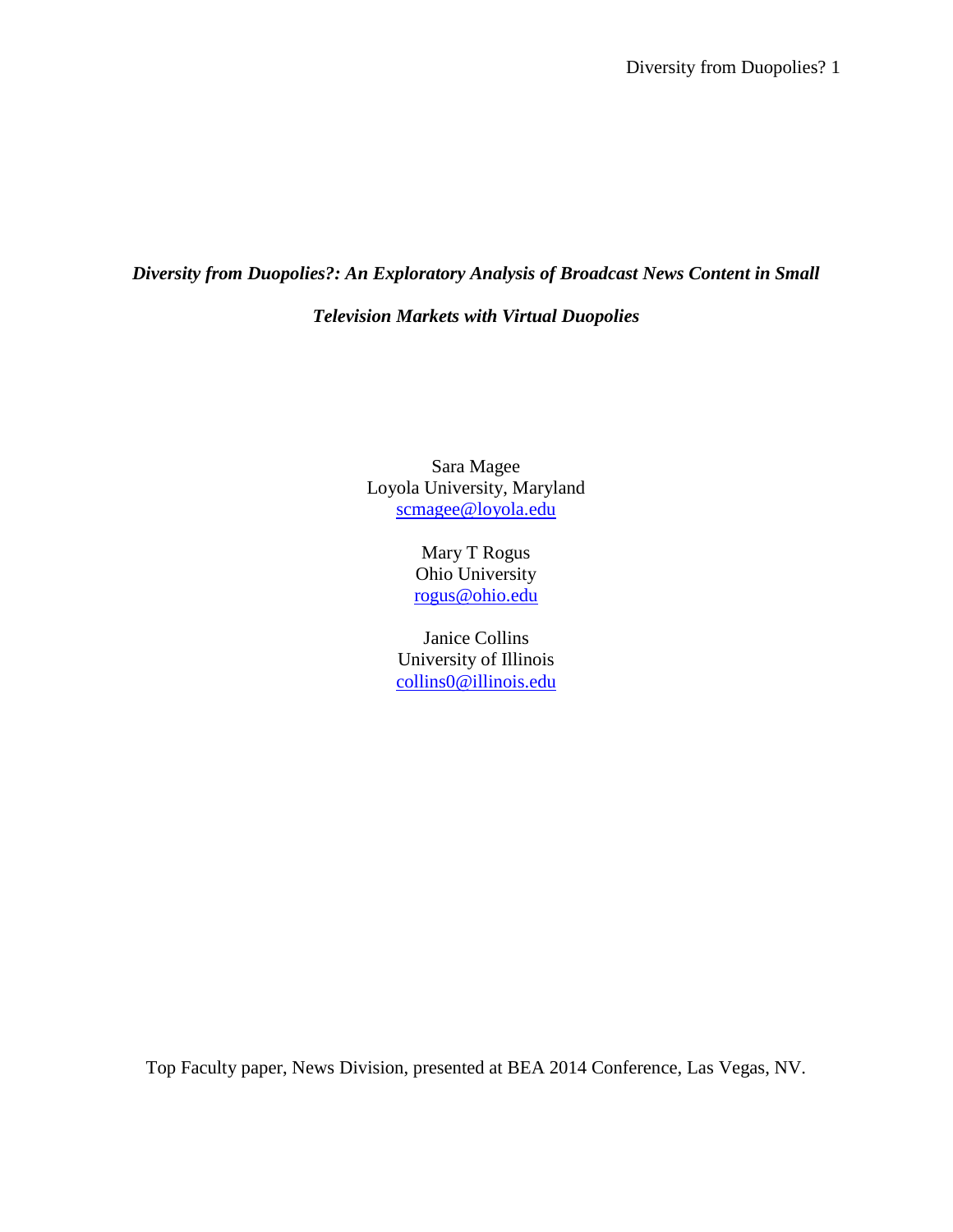# *Diversity from Duopolies?: An Exploratory Analysis of Broadcast News Content in Small Television Markets with Virtual Duopolies*

Abstract: Diversity of coverage and sources in local television newscasts has been a contentious issue for years, especially in smaller markets where shared service agreements (SSAs) create 'virtual duopolies.' In light of the recent FCC crackdown on joint sales agreements, and commitment to study SSAs, for similar limitations, this paper examines the impact of SSAs which create virtual duopolies. It analyzes content from local newscasts in three small markets, two with virtual duopolies and one control market with three independently-owned stations. Results show a clear difference in story repetition and diversity of sources in the co-operated markets when compared to the control market.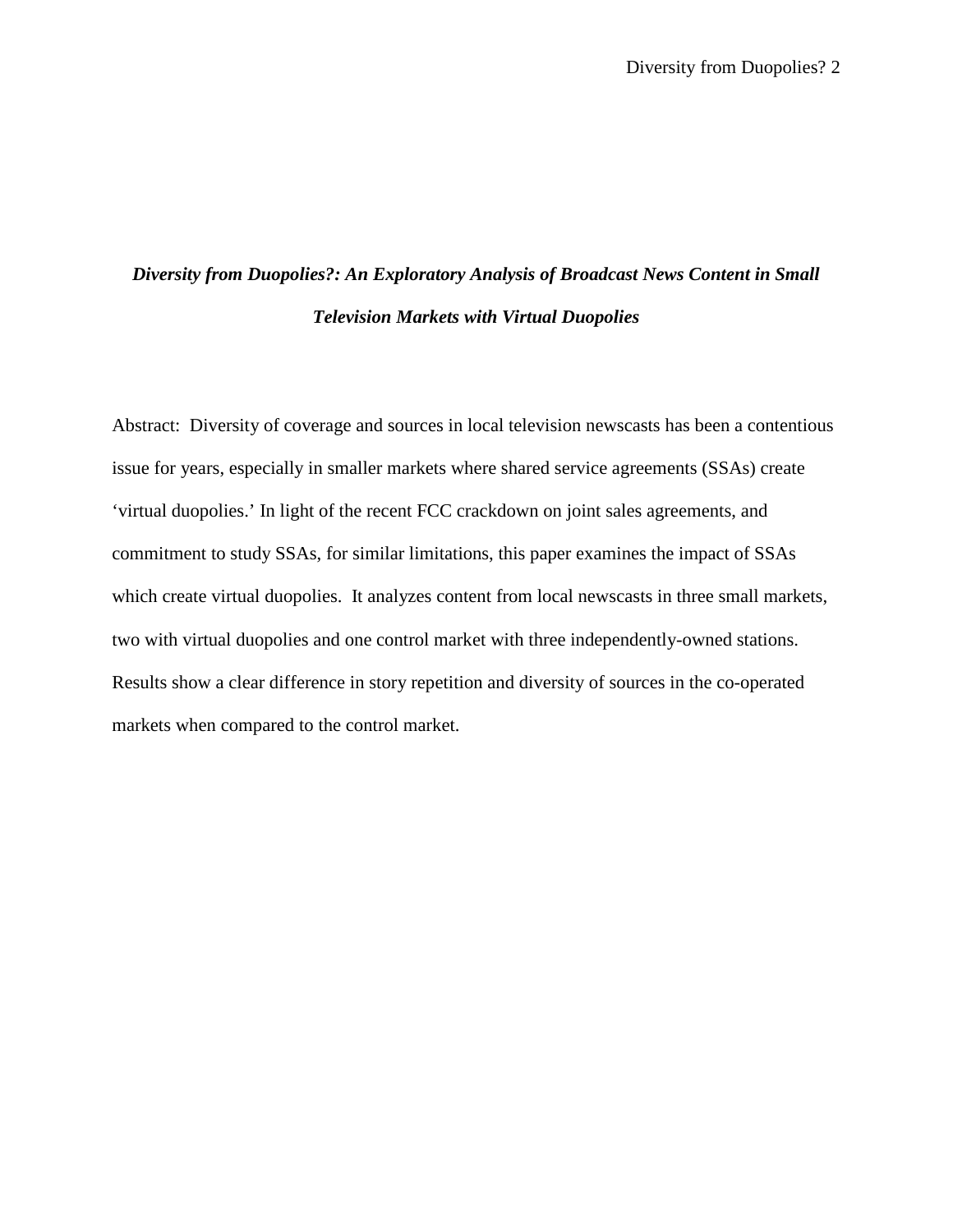# *Diversity from Duopolies?: An Exploratory Analysis of Broadcast News Content in Small Television Markets with Virtual Duopolies*

## **Introduction**

What is the future of television news? It is a question asked often in the fast-changing, fragmented news industry where the buzzwords are mobile, Internet, and social networking. However, even with more people getting their news from mobile devices and the Internet, year after year, studies show that television news is still the main source of local news for people everywhere (PEW, 2012). Providing news, sports and weather, as well as emergency information and community coverage specific to a local market is something television news has always done well, but in recent years the quality of that coverage has come under scrutiny on many fronts.

One of those fronts has sparked heated debate between broadcasters and regulators, ending with tough new enforcement from the FCC, and court cases and Washington lobbying from broadcasters. The heart of the issue is—agreements for sharing news, sales, marketing, and management services among local stations in the same market area, thus potentially skirting media ownership rules. Those rules clearly state that a company may only own one television station among the top four rated (according to Nielsen ratings) stations in any single designated market area (DMA) ("FCC Adopts Media Ownership Rules," 2003).

Critics of these joint sales and shared services agreements, including current FCC Chairman Tom Wheeler, say they are another step toward more media consolidation, and nothing more than a way to circumvent media ownership rules. Media consolidation, especially within a designated market area cuts down on diversity of voices represented in news stories, reduces competition which could potentially increase advertising rates for local businesses and impacts localism by degrading the quality of the content produced in a non-competitive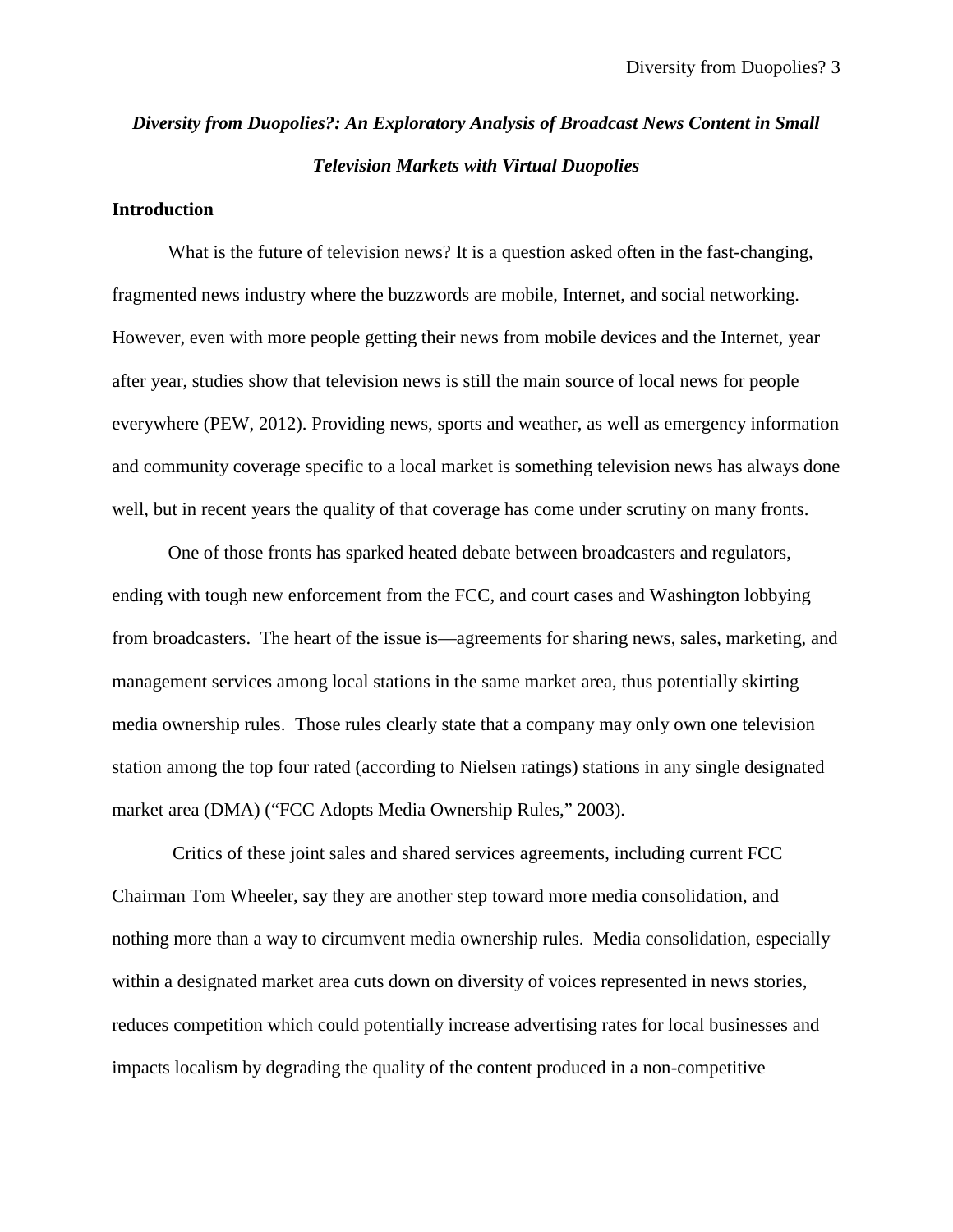atmosphere. Supporters counter with the idea that jointly run companies will allow for more news and content production, more efficient sales and management, and keeps stations open especially in markets where resources are limited and no news coverage is the only other option (Bachman, 2010; Blevins & Brown, 2010; Obar, 2009; Schatz, 2011; Stetler, 2011).

In March, 2014 the FCC issued a new ruling that no more joint sales agreements would be approved, and any existing JSAs in which one station in a market sold more than 15% of another station's advertising created co-ownership, and violated media ownership rules. Stations with JSAs that exceeded the 15% rule would have two years to dissolve the agreement or seek a waiver. The FCC further initiated the 2014 Media Ownership Quadrennial Review, including a review of shared service agreements as well.

With the issue of shared service agreements center stage and only likely to heat up in the coming months as the FCC investigates their impact on local television, what becomes obvious is that little in-depth research has been done on the actual content produced in markets with SSAs, especially those in which the SSAs create virtual duopolies. There is little hard data to support or disprove either side of the argument, especially in those smaller markets where there are fewer news options and most people get a majority of their information from local television news content produced by two to four stations.

This study tackles these questions by examining television news content in small markets where two or more top rated stations produce news out of the same newsroom, and then comparing that data to a third, similar sized market where all the broadcast stations produce their local news independently. The data gathered reflects some informative yet disturbing trends in the actual diversity of content among markets with shared service agreements that create 'virtual'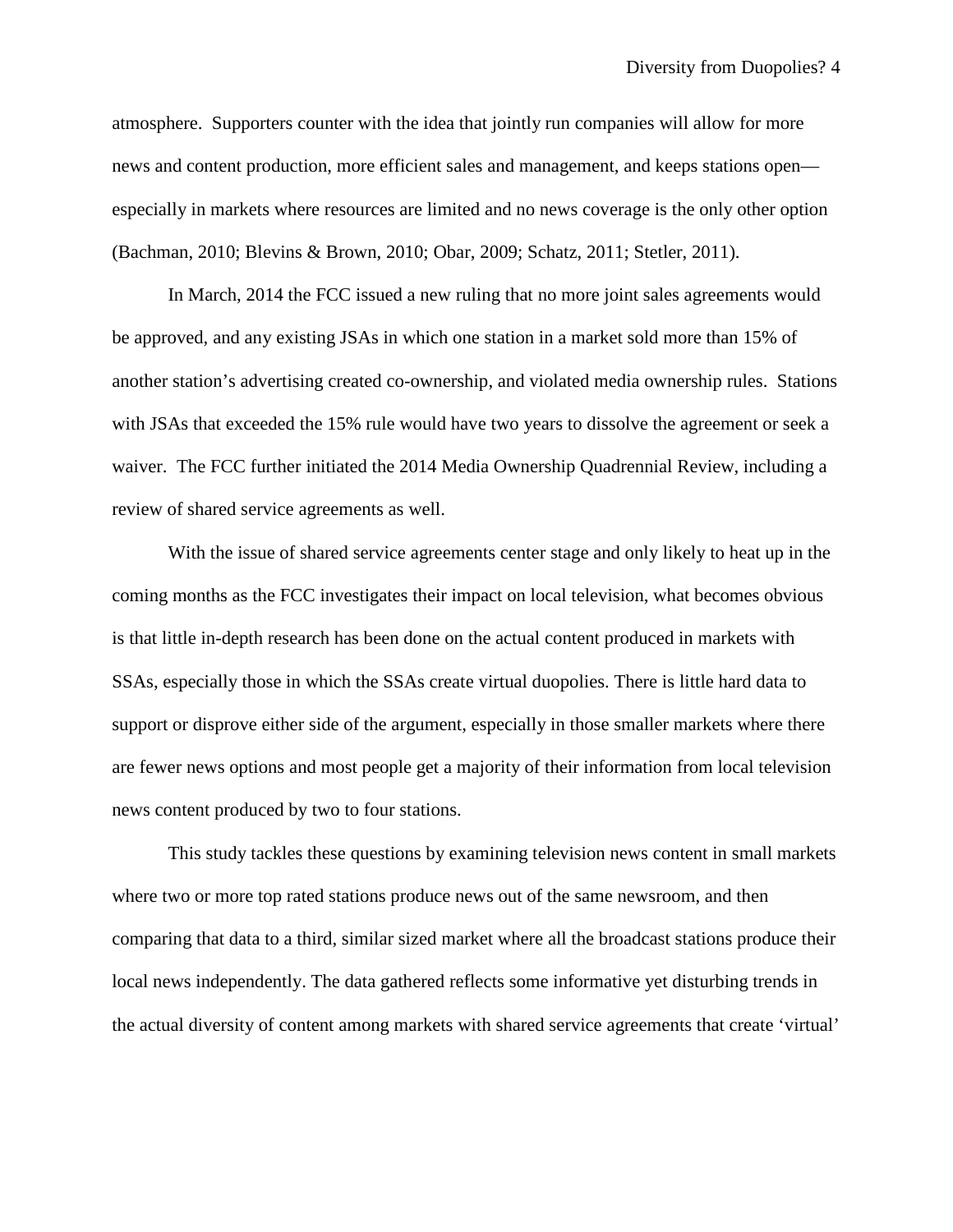duopolies, including a large percentage of repetition of stories, video and text, and fewer different sources used to cover those stories.

#### **Importance of TV News**

Television news is a media staple and has been for decades. Despite the growth of the Internet, mobile, and web applications in recent years that have created a fragmentation of the news audience, studies show that local TV news is still the place audiences choose for their information. Pew Research Center's annual State of the Media 2012 report found that viewership of morning and evening news grew about 4.5% in the previous year and despite a 17% growth in the digital news audience, local television news still dominated with the audience identifying it as their main source of information. In profitability, local TV news rebounded with more than 60% of local newscast directors stating their newscasts made a profit in 2011 and more than twothirds of news directors saying they did not have to make budget or staffing cuts for the year and expected to add staff in 2012 (Pew, 2012).

#### **Media Ownership History**

The media ownership and consolidation debate has a long and twisted history. The Communications Act of 1934 set the stage for telecommunications regulation decades ago and informed legislation and development of these systems as competition and technology in the marketplace changed throughout the mid-1900s (Bauer & Wildman, 2006; Howard, 2006; Klinenberg, 2007). Newspapers that had once been owned by independent families during the 1950s and 1960s had been taken over by large corporations by the 1980s. Deregulation emerged as a powerful force during the Reagan administration in the 1980s as the FCC began to relax ownership rules under the mantra of increasing competition and developing the economic marketplace (Aufderheide, 1999; Howard, 2006). In 1984, the breakup of the AT&T monopoly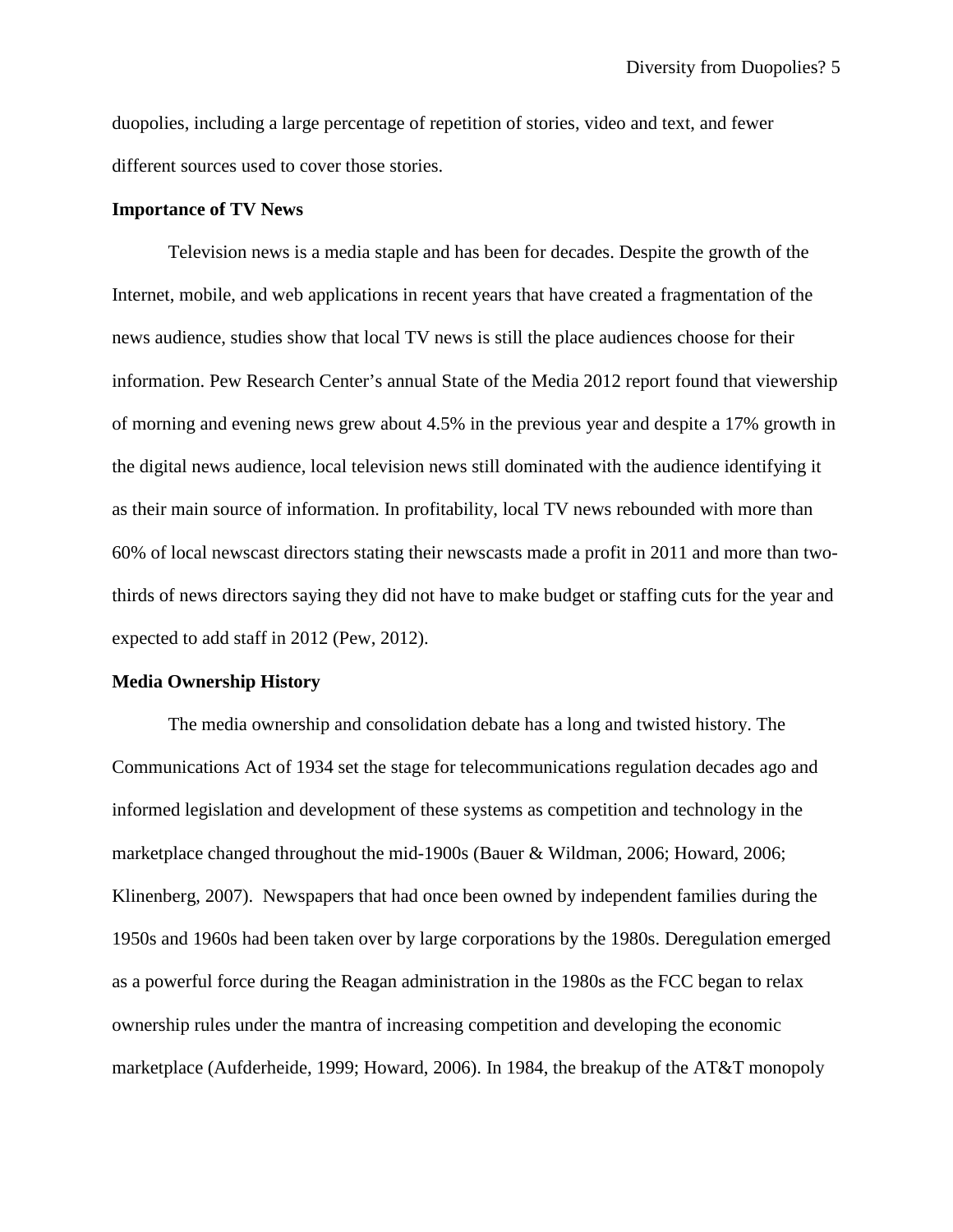and the Cable Act that deregulated that industry seemed clear victories in the debate over monopoly power in the telecommunications industry.

The 1990s marked the most intense period of concentration in the media because of the 1996 Telecommunications Act. The Act set new standards for all areas of the telecommunications industry, including even more loosening of the regulations on media ownership. All ownership restrictions on radio were removed, and a single owner was allowed to buy television stations that reached up to 35 percent of the national audience, plus station license renewals were all but guaranteed (Aufderheide, 1999; Bauer & Wildman, 2006; McChesney 1999). The Act gave more power to the FCC to determine regulatory rules and mandated an every four-year review of media ownership and policy, all with the goal of creating a more competitive marketplace.

In 1999, the FCC again significantly relaxed ownership rules, allowing a company to own two television stations in a market as long as eight independently owned stations remained. In 2003, after months of debate, the FCC in a controversial, split-party vote of 3 to 2 passed a set of rules relaxing media ownership rules even more. Companies were now allowed to own two television stations in a market as long as they were not among the top four stations as determined by Nielsen's television ratings, and three stations in larger markets where there were at least 18 television stations. The new rules also allowed companies to own stations reaching 45 percent of the national audience rather than the previous 35 percent ("FCC Adopts Media Ownership Rules," 2003).

These rulings immediately raised public concern over the impact they would have on diversity and local content among markets with co-owned and/or operated media outlets. To get their voices heard, citizens and media organizations began using email and phone campaigns to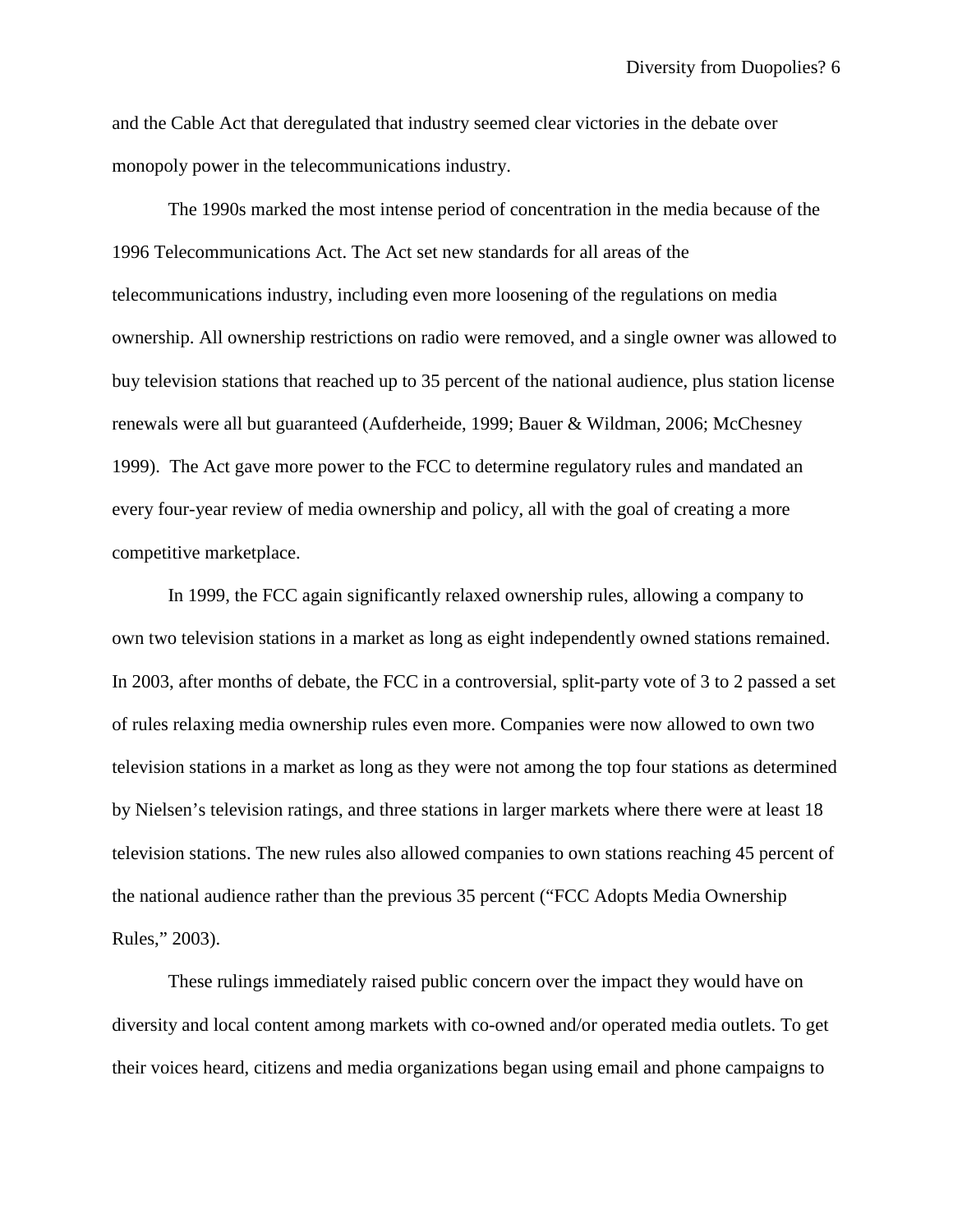flood Washington offices with their worries (Scott, 2004). In an effort to try and capitalize on the public voice and deal with these accusations, the FCC conducted a series of public hearings on the matter. These drew huge crowds in 2004 and 2005, but attention soon diminished and it was not until late 2006 that the Commission re-started the process with six more public meetings in 2007.

The FCC also commissioned 10 independent studies throughout the mid-2000s that looked at everything from television and radio ownership structures, to diversity in local news programs to the actual rules and regulations themselves. One study showed "scant evidence that local media ownership changes media competition or localism" (Rennhoff, 2011: 15). Another showed that the "representative consumer values more different viewpoints in the reporting of information on news and current affairs" (Savage & Waldman, 2011: 1). A study on diversity in television news suggested that there was "little evidence for a robust influence of market structure on diversity, and that changes in diversity have little impact on local news viewing" (George & Gee, 2011: 2). FCC Commissioner at the time, Michael Copps, lobbied strongly to have joint sales and shared service agreements studied as part of this research, but heavy counterlobbying by the National Association of Broadcasters kept JSAs and SSAs out of the research agenda (Chavkin, 2013). Referring to media consolidation and joint sales agreements, Copps was quoted as saying, "Localism has suffered and the quality of our news and information has suffered. I don't think we have another two years of dumbing down our civic dialogue and expecting the American people to be informed." (Chavkin, 2013: 2).

In 2011, the FCC allowed a triopoly in the Honolulu television market, citing that it would take a closer look at the media ownership debate in an upcoming review (Eggerton, 2011; Yanich, 2013). The same year a circuit court overruled an FCC ruling relaxing media ownership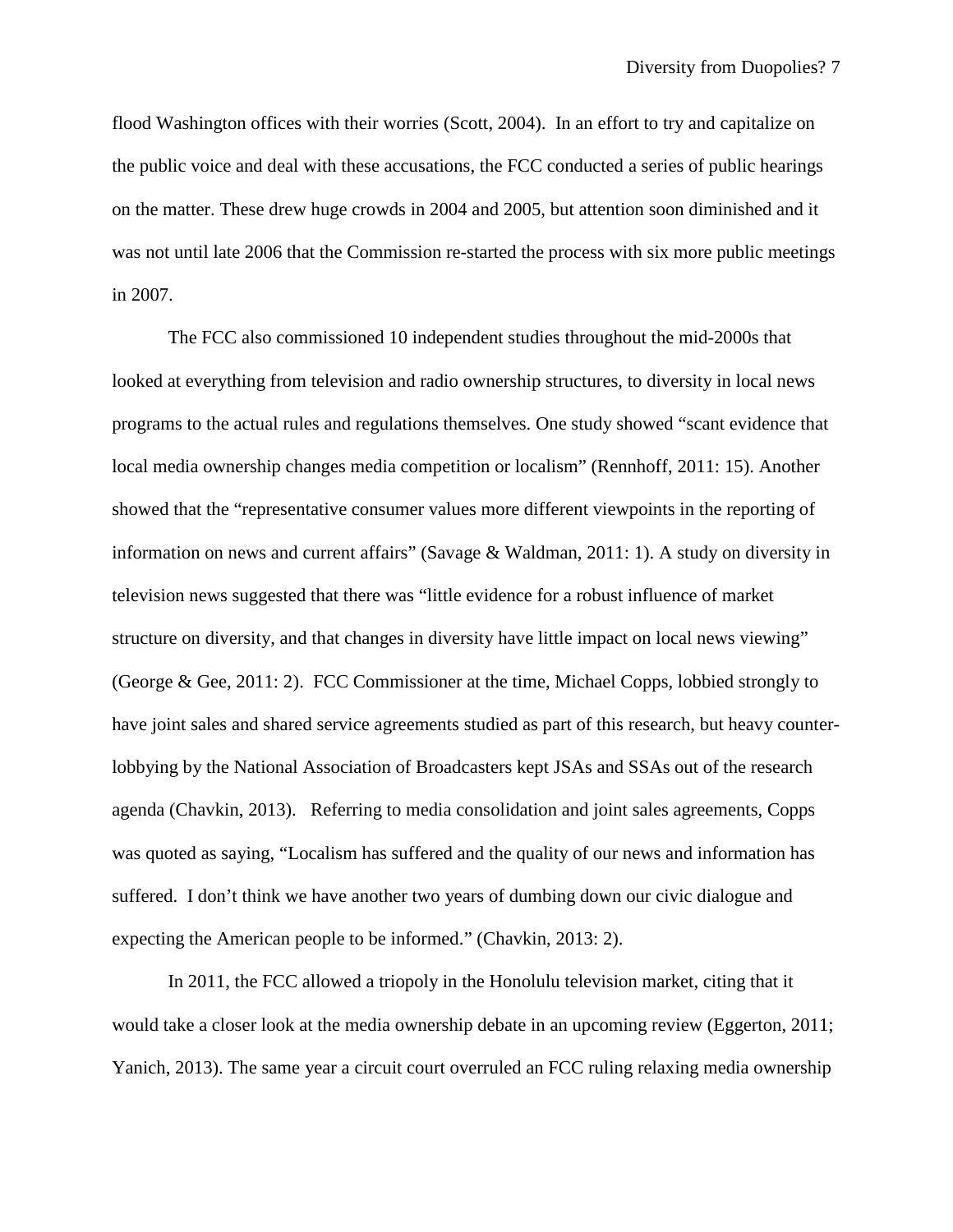rules (Carter, 2011) and in June 2012, the United States Supreme Court rejected an appeal by media companies that would have looked at cross-media ownership regulations and restrictions (Puzzanghera, 2012). In November 2012, the FCC had begun circulating a proposal to Commissioners to streamline and modernize media ownership rules by December 2012, but that was postponed until early 2013 in order to get more critical responses and comments (Bachman, 2013; Wyatt, 2012).

In November 2013, cable and telecom industry leader Tom Wheeler was appointed chairman of the FCC (FCC, 2013) and within six months the debate had shifted from changing media ownership rules to targeting joint sales agreements (JSAs) and shared service agreements (SSAs), which the chairman claimed were nothing more than a way to get around those rules (Needleman and Coleman, 2013). On March 31, 2014, the FCC limited JSAs to no more than 15% of advertising, or the station is considered to have an ownership stake in the other station, violating media ownership rules. The FCC also initiated the 2014 Media Ownership Quadrennial Review, including a review of SSAs (FCC, 2014). In May, 2014 the National Association of Broadcasters sued the FCC, asking the U.S. Court of Appeals, D.C. Circuit, to rescind an earlier release of guidelines on shared service agreements because the March 31<sup>st</sup> rule specifically stated that SSAs would be left alone for now, and then studied further as part of the 2014 quadrennial review (Eggerton, 2014).

#### **Local Marketing/Management, Joint Sales, and Shared Service Agreements**

While the FCC ownership rules debate has raged over the years, broadcast companies developed ways to "work with" other stations in the same market. For more than 20 years prior to the 1999 ownership rules update, the FCC allowed stations to enter in contracts, called Local Marketing/Management Agreements (LMAs) in which one station would provide services, such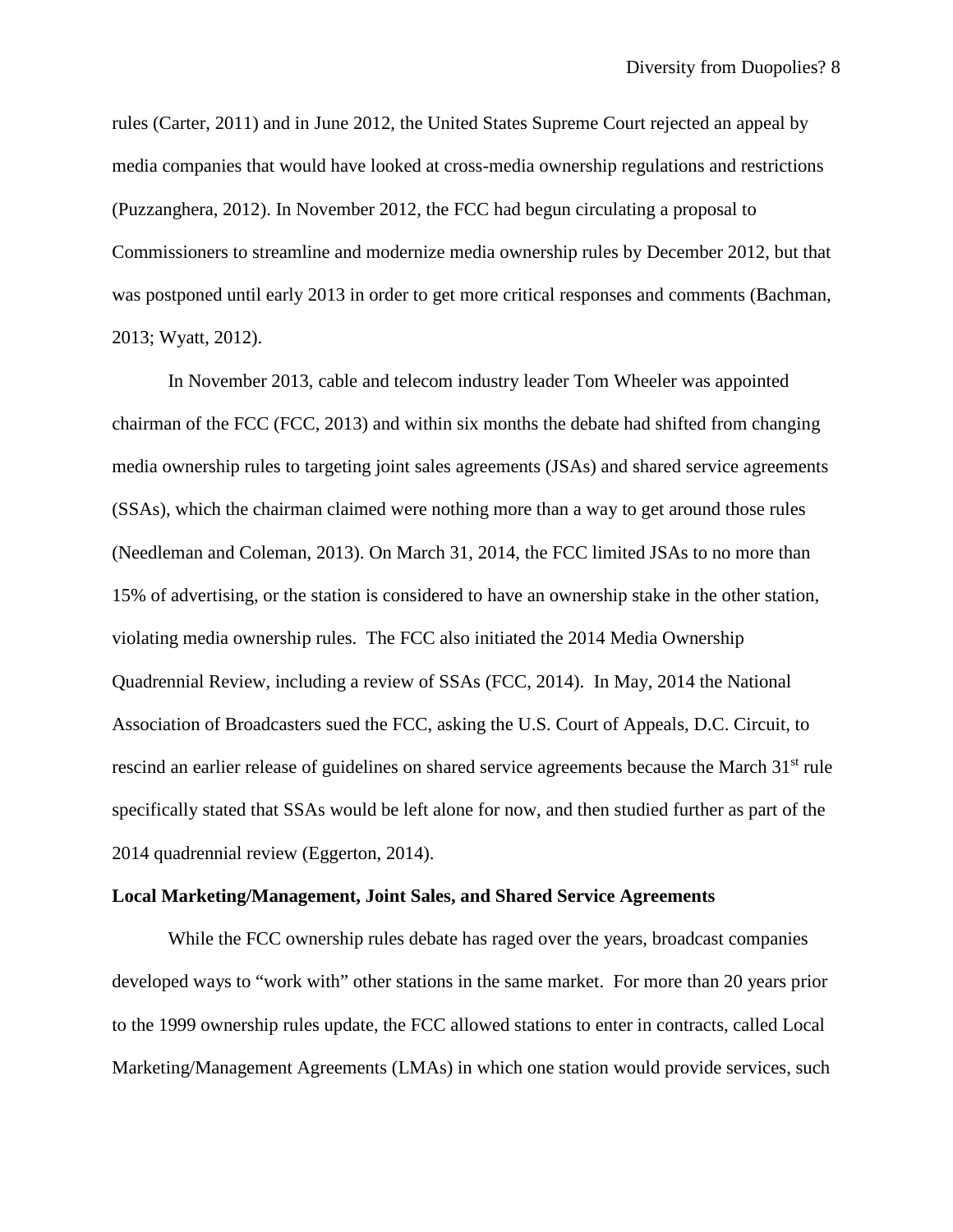as selling advertising time, or other management functions to the other station. But the company listed as the licensed owner of the station was supposed to retain control of the station's programming, personnel and finances (Lovelady, 2011). With the 1999 and 2003 ownership rules updates, allowing legal duopolies, the FCC put limits on LMAs. In addition, many stations wanted the economic savings of combining resources for their largest expense, local production of news, or spreading that cost out by producing news for a station in the market that did not have a newsroom (Hatch, 2011). Thus was born the Shared Service Agreement (SSA), which unlike LMAs, involved contracts for producing content and managing personnel and/or facilities. While the FCC has not formally dealt with SSAs in any of its rules or regulations, it has reviewed some individual agreements and found them acceptable. Critics however claim these SSAs have created "virtual duopolies" (Lovelady, 2011).

As per the 1996 Telecommunications Act, the FCC is required to revisit its broadcast ownership rules every four years. Its 2010 review found there were 1,302 commercial television stations with 303 owners, a 33% drop in the number of owners since the review rules were established in 1996 (FCC, 2010). The report also found 175 stations in 83 markets that had some type of JSA, LMA or SSA. In 2013 research from the University of Delaware's Center for Community Research and Service, Yanich, (2014) found that the number of local television markets with some form of SSA had jumped to 111, more than half of the 210 markets, in just three years.

The purpose of these LMAs or shared service agreements was "to achieve economies of scale in the production and distribution of news" by consolidating previously competing news operations into one news production entity that provided content for all stations' newscasts, or to expand news coverage by producing newscasts for a station that did not have a news and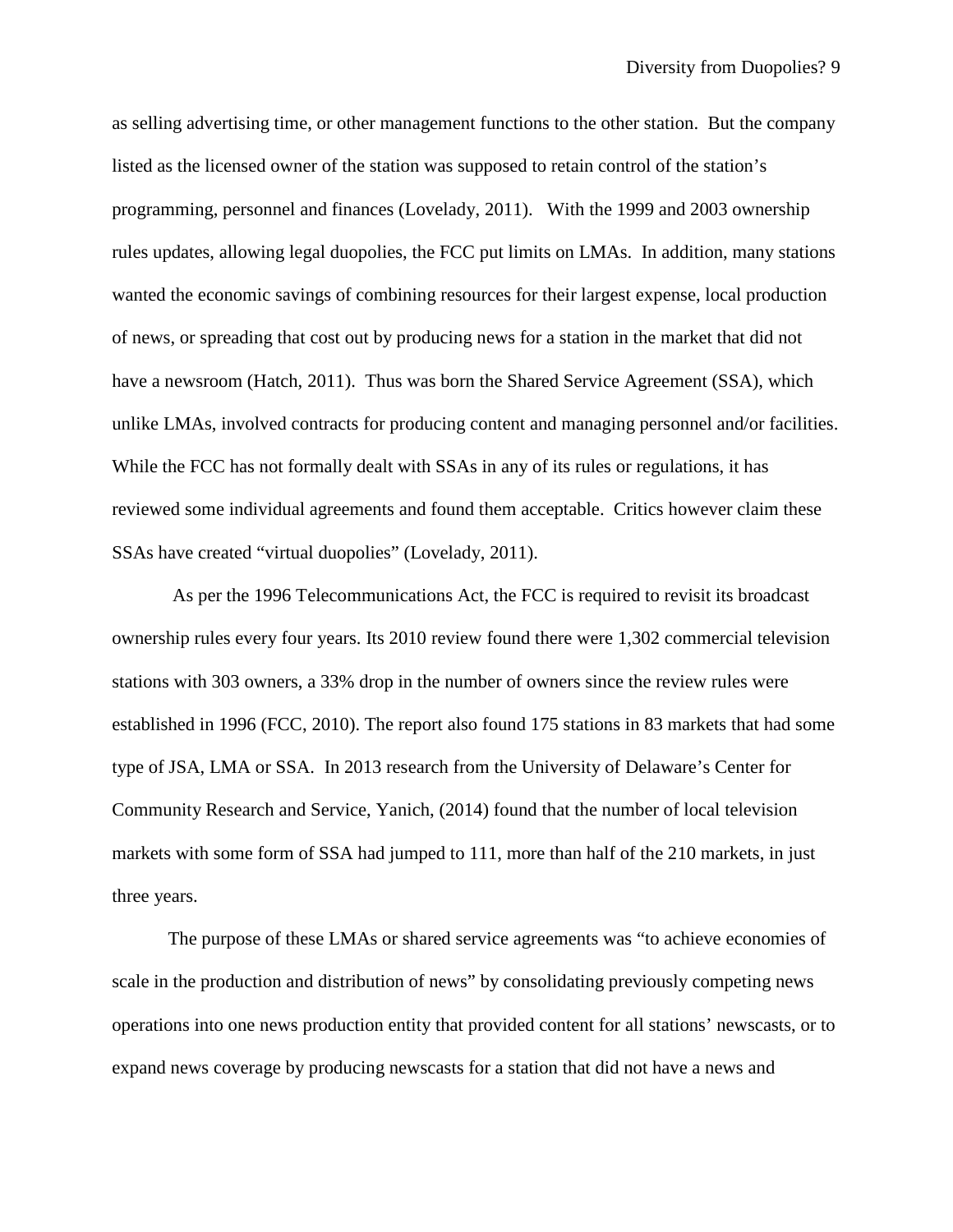production staff (Yanich, 2011). This is seen most often when local network-affiliated stations (ABC, CBS, NBC) have SSAs to produce newscasts for FOX, CW, or MyTV affiliates, or independent, unaffiliated stations, which do not have newsroom staffs. In many of these cases, the same news on-air talent and news content is used although there might be a slight difference in news sets, and/or graphics. These SSA produced newscasts are usually marketed as a product of the station producing the news, so there is no attempt to deceive the viewer that while this newscast is airing on the local FOX station, it is produced by the local CBS station. Proponents of SSAs often point out the positive expansion of news coverage in a market, because the newscasts are usually offered at alternative time periods in which local news is not currently available, especially in small and medium size communities (Hatch, 2011).

Where media consolidation critics decry these agreements is in certain markets where top-rated, major network affiliated stations (ABC, NBC, CBS affiliated local stations) on paper are owned by separate entities with LMAs and/or SSAs in place, but in reality are run from the same facilities using the exact same staff, budget and newsrooms, with no acknowledgement of that fact to viewers (freepress.net, 2013; Hatch, 2011; Chavik, 2013).

## **Research on Duopolies, LMAs, SSAs**

Ownership impact on television news programs and content has been the focus of a few academic studies in recent years. Craft et. al. (2003) examined of one of the nation's first duopoly markets, in Jacksonville, Florida, and found that after stations were consolidated, the change in quality of local news coverage was mixed, with an increase in coverage of local government, politics, construction and growth but decreased coverage of public safety and nondominant groups (Craft, 2003; Mason, Bachen, & Craft, 2001). Yanich (2013) examined the shared services agreement among three of Honolulu's five news stations and found SSA's had a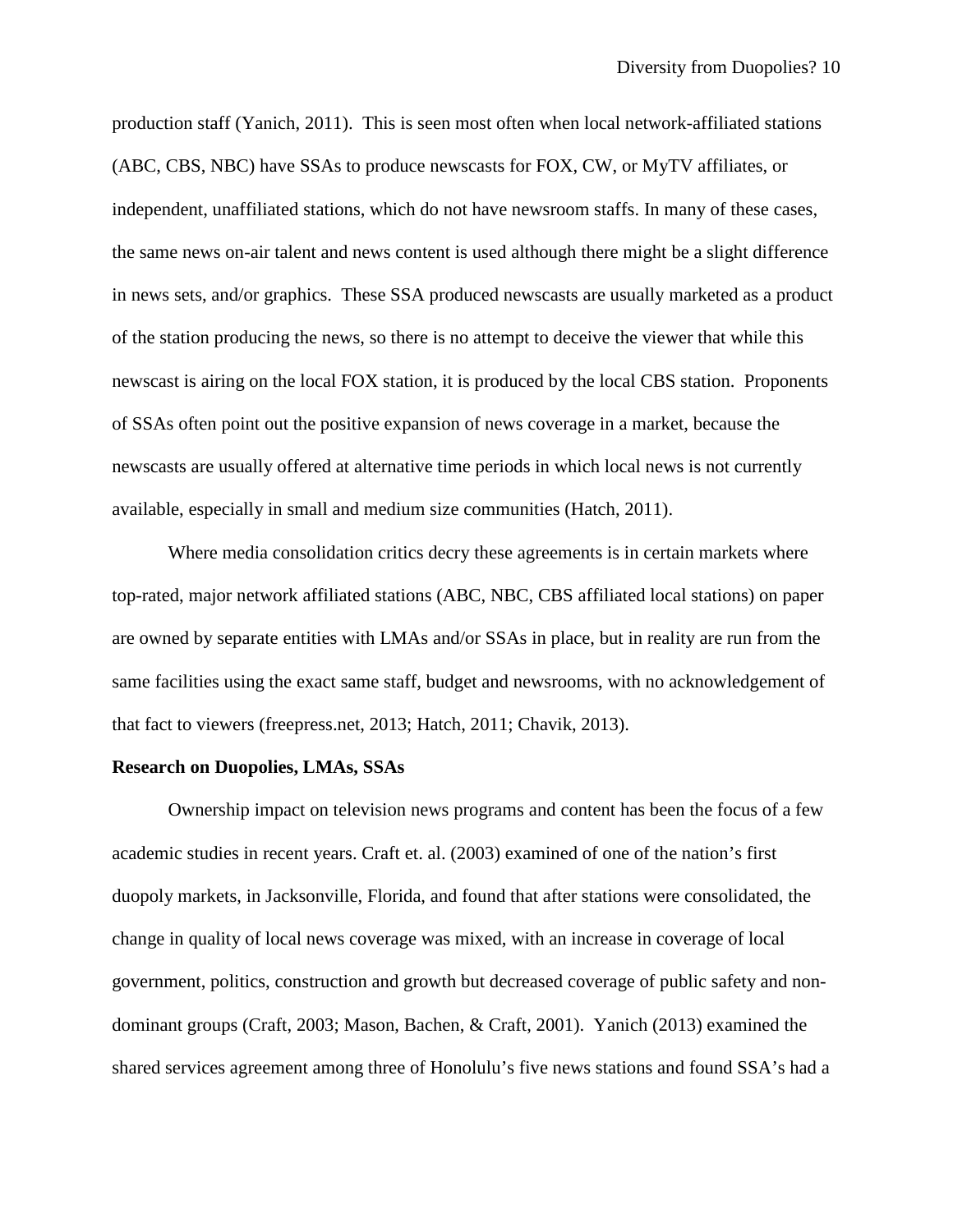"profound effect" on local news content most specifically in the fact that the co-operated stations tended to duplicate newscasts, most often by simulcasting (pg. 254). Alexander and Cunningham's (2007) study of unique local content on each broadcast network (ABC, CBS, NBC) resulted in the conclusion that "concentrated media markets exhibit more homogeneity in the information conveyed to consumers" (p. 93-94). Wildman and Lee (2007) suggested a checklist be formed to track and measure diversity in local broadcasting, while Webster (2007) focused on the audience aspects involved in examining diversity and suggested ways be found to study the audience effect specifically.

The most relevant study to the current research is Danilo Yanich's 2011 Local Television News Media Project at the University of Delaware. Yanich's researchers did content analysis for a week of newscasts in eight television markets, ranging in size from #17 Denver to #143 Wichita Falls, where one station controlled news content for at least one other station, and produced profiles of the news coverage in those markets.<sup>[1](#page-10-0)</sup> Yanich found that SSA/LMAs had a profound effect on local news broadcasts, most notably that the stations took advantage of the agreements to present the same stories on a combination of their stations. Yanich found at least half of the stories on SSA stations in six of eight markets were repeats. The highest percentage of repetition was 98% between the SSA stations in Dayton, OH and the lowest was only 30% in Wichita Falls, TX. This repetition included stories sharing copy, video, anchors and reporters leading to what Yanich called a reduction in the number of separate news voices in the market (Yanich, 2011, 2014).

<span id="page-10-0"></span><sup>&</sup>lt;sup>1</sup> Market size is measured by population in the Designated Market Area as determined by the Nielsen Media Research company which compiles ratings for television markets—the largest market is #1 New York City and the smallest, #210 Glendive, MT.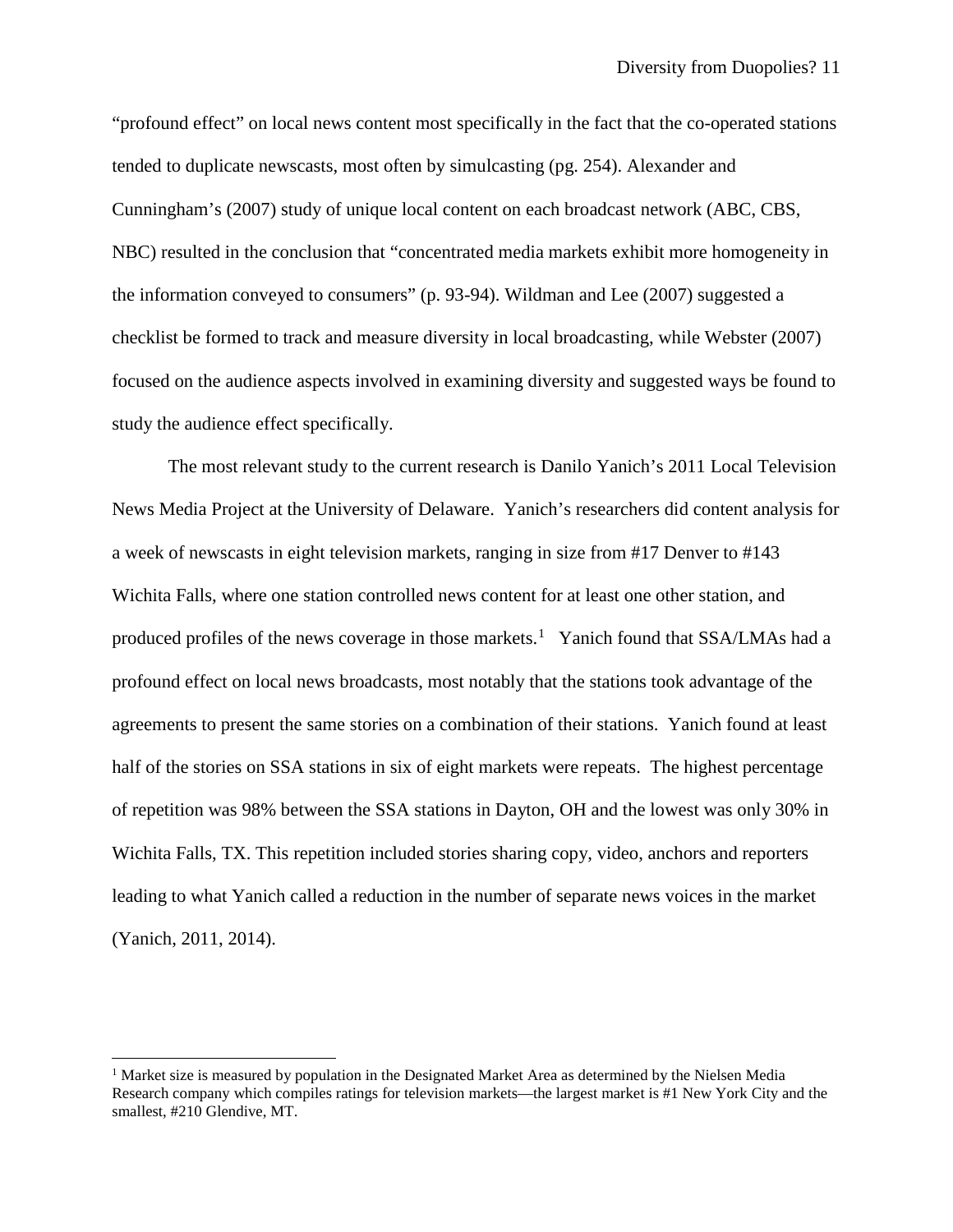This research replicates some of Yanich's work, but focuses on the smallest television markets in communities that have the fewest alternative news sources. It only examines markets in which the shared services agreements have created virtual duopolies in which one station facility and newsroom produces all local content for two or more stations. It expands on Yanich's findings by focusing less on the production and formatting of the news, and more on the diversity of stories covered and sources presented, as well as the level of repetition from exact duplication to only the same topic. This study also adds a control market for purposes of comparison to determine if the repetition of news content found among stations with SSAs or LMAs is substantially different from what one might find anyway in a small community where even though the television stations operate independent newsrooms, there likely is a limited number of stories to cover. And finally this study compares two weeks of coverage, controlling for ratings periods when stations might do more unique stories than normal by examining one week during ratings and one week outside the ratings period.

#### **Research Questions and Hypotheses**

Based on the previous research, particularly Yanich's 2011 study, and the arguments for and against duopolies and SSA/LMAs the following research questions and hypotheses will be explored.

**RQ1:** Is there a difference in news quality as defined by a diversity of local stories and sourcing, in small television markets with virtual duopolies versus markets with all independently owned and/or operated stations?

**H1:** There will be more unique local stories covered on any given news day in a market with independently owned and operated stations than in markets with SSA/LMAs.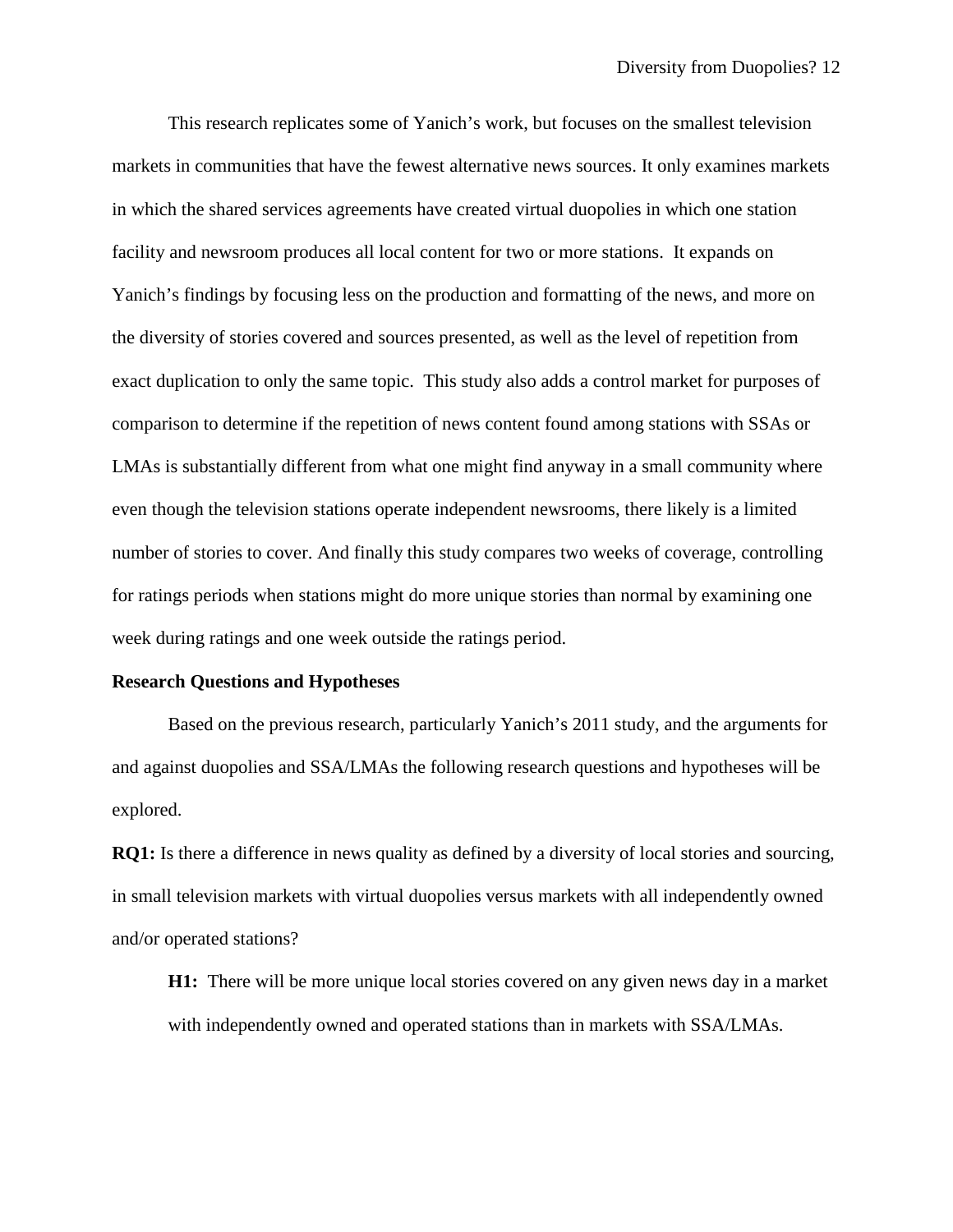**H2:** More unique local sources will be used in covering stories in a market with independently owned and operated stations than in markets with SSA/LMAs.

**H3:** There will be more racial diversity among sources in a market with independently owned and operated stations than in markets with SSA/LMAs.

**RQ2:** How much repetition of local stories is found across stations in small television markets with virtual duopolies versus markets with all independently owned and/or operated stations?

**H4:** There will be substantial exact duplication of stories presented on stations that are part of SSA/LMA.

## **Research Methodology**

Content analysis of television newscasts was used to perform this study (Riffe, Lacey,  $\&$ Fico, 2005). This method allows for extensive analysis and comparison of individual stories and content and has been used in numerous studies of local television news broadcasts (Atwater, 1986; Gilliam & Iyengar, 2000; Yanich, 2013, 2014). Independent sample t-tests were performed on the results to determine significance of any differences found.

### **Stations Analyzed**

The 6pm and 10pm or 11pm newscasts of the three network affiliates (ABC, CBS, NBC) in three similar sized small television markets were analyzed over two weeks, one week during the ratings period and one week outside of a ratings period.<sup>[2](#page-12-0)</sup> Two of the markets operate under shared service agreements among two of the three major broadcast affiliate stations, the control market operates all three network affiliates independently:

<span id="page-12-0"></span> $2$  Fox affiliates in these markets were not analyzed as the affiliates only have a 10pm newscast, and while those newscasts are presented through SSAs, they are done so openly, in Youngstown by the co-owned stations and Erie by the independently owned station. It was determined by the researchers that including these stations would confound the results.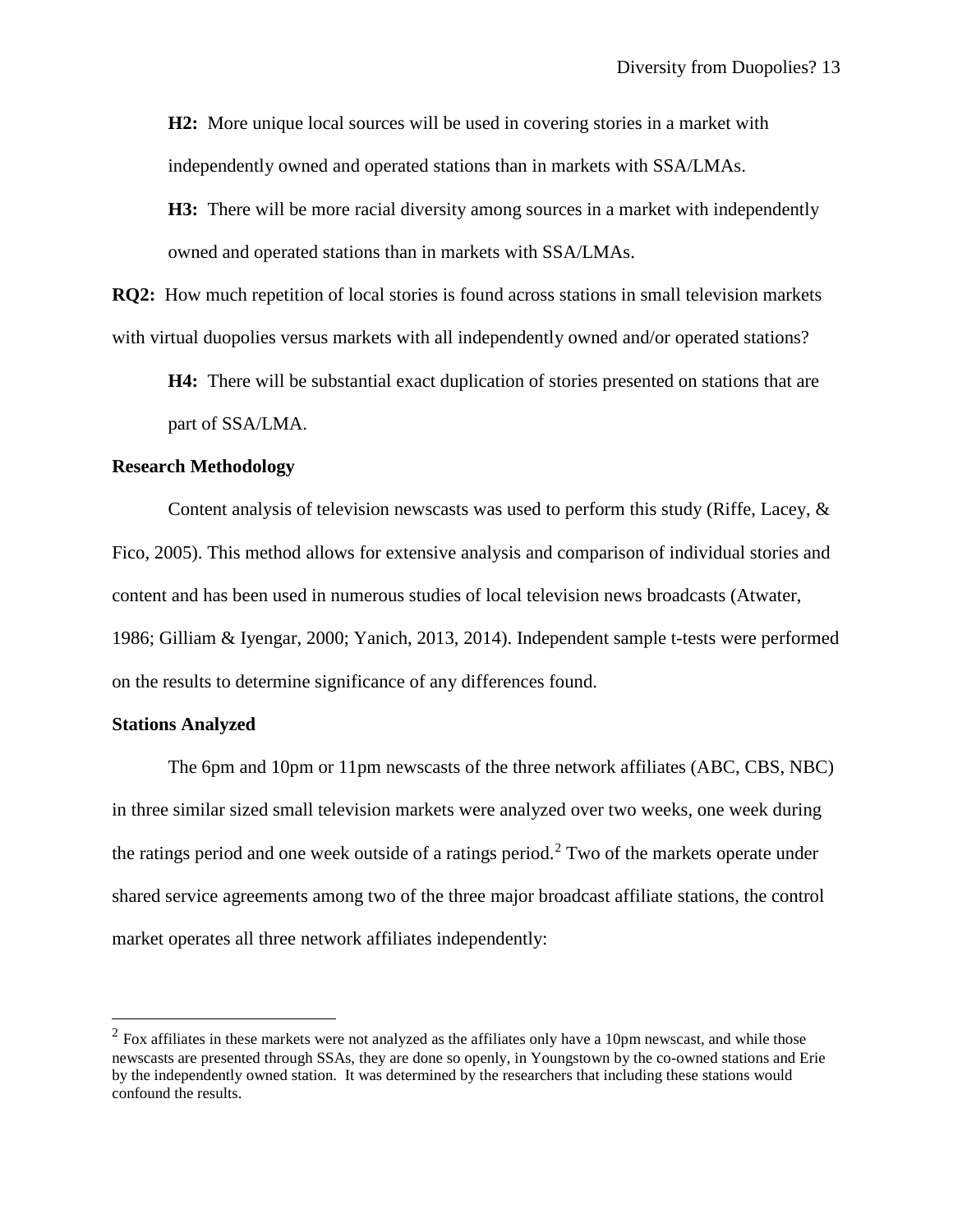Erie, Pa (DMA: 146 -Lillie Broadcasting operates WSEE (CBS) and WICU (NBC) through a shared services agreement). Since 2009, both affiliates have shared a studio and newsroom and operated under the same news director and one general manager. ABC affiliate WJET is owned and operated by Nexstar Broadcasting.

Youngstown, OH (DMA: 109 – Lin Media operates WKBN (CBS) and WYTV (ABC) through a shared services agreement). Since 2007, both affiliates have been operated by first the New Vision Television Corporation that in 2012 sold its stations to Lin Media. The two stations share studios and a newsroom and operate under the same news director and general manager. NBC affiliate WFMJ is owned and operated by the Maag family, which also publishes Youngstown's daily newspaper, *The Vindicator.*

Champaign, IL ( $DMA: 132 - all$  three affiliates operated by three separate media companies). Network affiliates WICD (ABC), WCIA (CBS), and WAND (NBC) are operated by Sinclair Broadcast Group, Nexstar Broadcasting, and Block Communications respectively and do not share programming, studios or personnel.

## **Broadcast Sample**

Two weeks of consecutive Monday through Friday, 6pm and 11pm local newscasts in the Erie and Youngstown markets were recorded and coded. The weeks were randomly selected with the caveat that one week was in a non-ratings month, October 22-26, 2012, and one week was during a ratings month, November 12-16, 2012. Because of technical recording problems, the Champaign 6pm and 10pm (central time zone) newscasts were recorded during different weeks, the ratings week was February 4-8, 2013 and the non-ratings week was, March 25-29, 2013. This allowed for comparisons during a ratings and non-ratings month in all three markets. The newscasts were recorded by DVR in all three markets and coded by the respective researchers.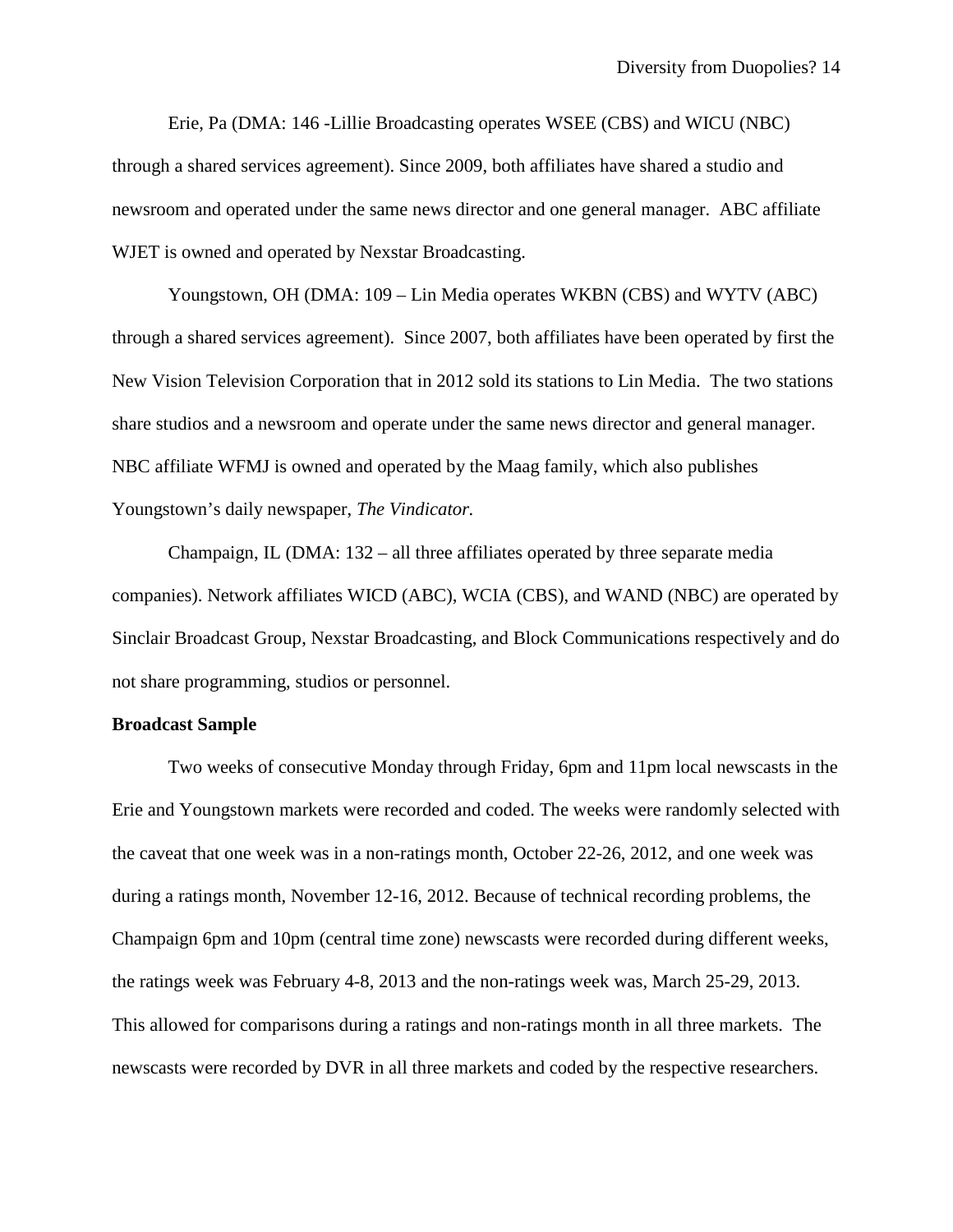The 6pm and 10pm/11pm newscasts were chosen because those are generally considered the newscasts of record for local television stations. They were also the only consistently scheduled newscasts across all stations, all markets. The Friday newscasts of the non-ratings week were dropped from the analysis because during October, local stations devote upwards of half their newscast time to high school football coverage. Even though that was not the case in March, when the control stations in Champaign were recorded, the researchers believe that including that Friday data would skew the results. Weekend news broadcasts were not analyzed because they tended to be more sporadic due to sporting events or other network programming preemptions.

## **Unit of Observation**

Individual stories were the unit of analysis for this study and all news stories in a newscast were coded. Weather and sports stories were only coded if they appeared outside regular weather and sports segments. An example of this would be if a story about relief efforts after a tornado was broadcast outside the weather segment, it was coded as a news story. The 892 unique stories broadcast across all stations in all markets were coded for 14 variables including story title, reporter name/race/gender, story topic, story format, story location (local, state, national, world), source soundbites' name/race/gender/role in story, and level of repetition both between newscasts at the same station and among newscasts at the different stations. In coding repetition, special attention was paid to repetition between stations operated by the same company. Level of repetition involved determining whether the story was exactly the same (4), slightly changed in writing or video or sound used (3), substantially changed with different format, different interviews, different video (2), or a completely unique story that hadn't been seen yet  $(1)$ .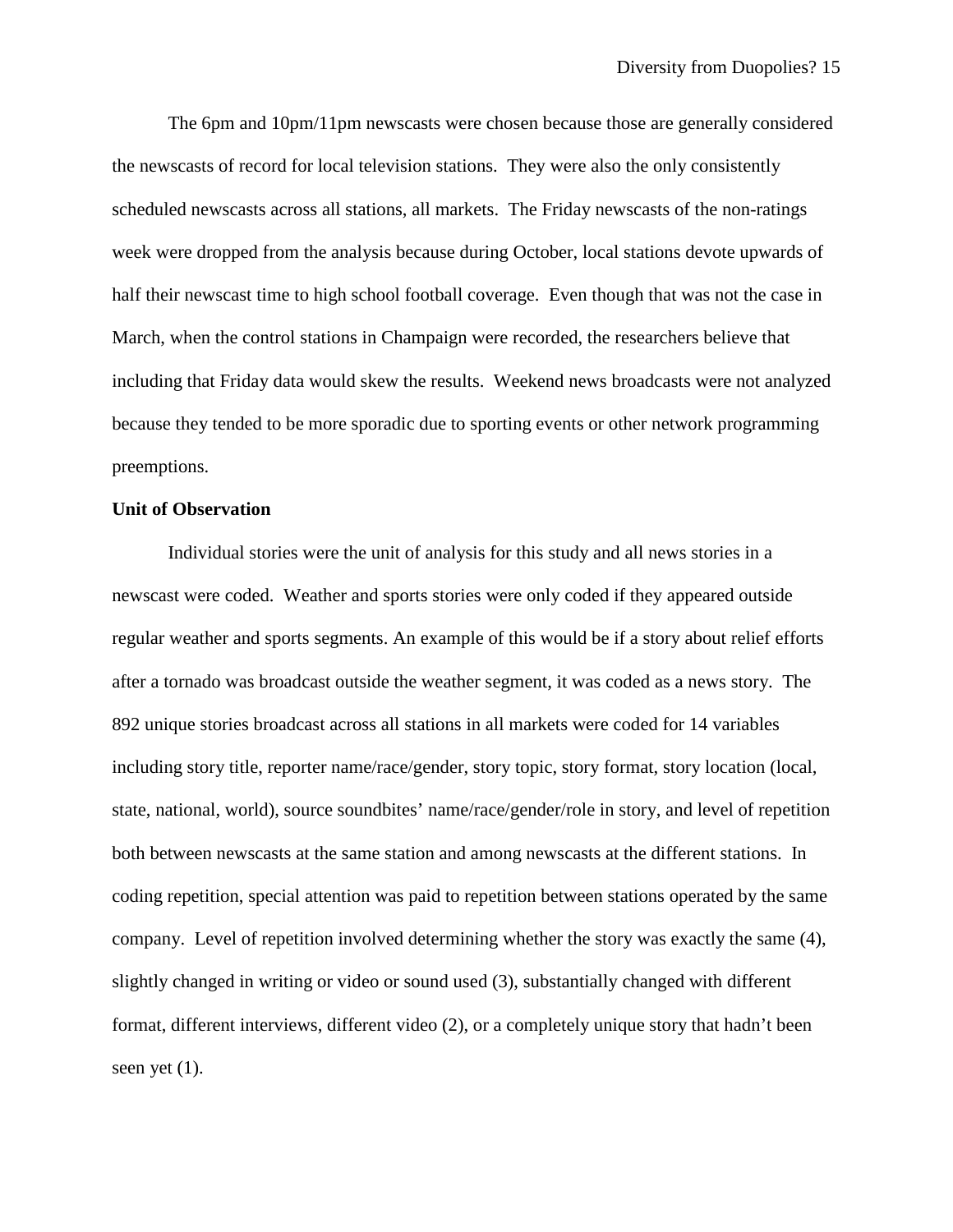To determine the level of repetition between the independent stations and the cooperated stations, and then within the co-operated stations, for Youngstown and Erie, the independent station's newscasts were coded first, then the dominant co-operated station, and finally the weaker co-operated station. For the control market, Champaign, stations were rotated into the first position for the coding.

Because all the newscasts were coded by the researchers who have a combined 30 years local television news producing experience, inter-coder reliability was extremely high. Four days' newscasts, totaling 330 stories, were re-coded for reliability. Across the 14 variables, for 330 stories, there were a total of 26 mismatches in coding. Most variables had a 100% agreement, only the story topic, role of the source, and level of repetition had disagreements, but still inter-coder agreement on those variables was 98-99%.

## **Results**

The results of the content analysis show a clear difference between markets in which two or more major affiliate stations' news content is produced by one company, in one newsroom, and a market in which three independent newsrooms are operating. **RQ1** asked if there was a difference in news quality as defined by diversity of local stories and sourcing in markets with two co-operated stations verses the independently operated station.

**H1:** There will be more unique local stories covered on any given news day in a market with independently owned and operated stations than in markets with SSA/LMAs.

**H2:** More unique local sources will be used in covering stories in a market with independently owned and operated stations than in markets with SSA/LMAs.

| taviv to<br><b>Cinque Local Biorres and Bources</b> |                |          |                |             |  |  |  |  |
|-----------------------------------------------------|----------------|----------|----------------|-------------|--|--|--|--|
| <b>Market</b>                                       | <b>Total</b>   | Avg      | <b>Total</b>   | Avg         |  |  |  |  |
| (all 3 stations)                                    | Unique         | Stories/ | <b>Sources</b> | Sources/day |  |  |  |  |
|                                                     | <b>Stories</b> | dav      |                |             |  |  |  |  |

 **Table 1: Unique Local Stories and Sources**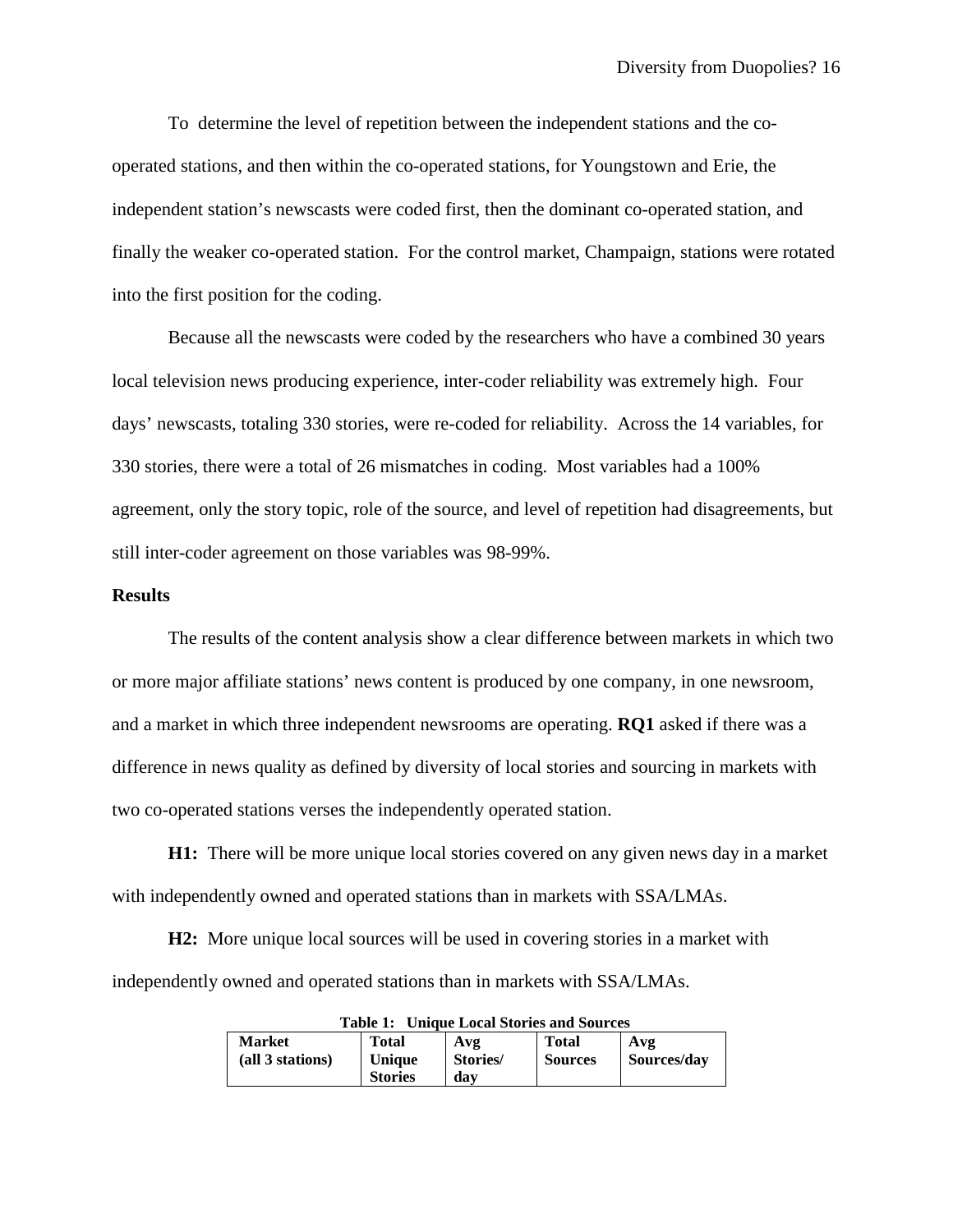| <b>Champaign</b> | 321 | $35.7**$    | 345 | 38***     |
|------------------|-----|-------------|-----|-----------|
| Youngstown       | 151 | $16.8$ (NS) | 269 | $30$ (NS) |
| Erie             | 121 | $14.3$ (NS) | 243 | 27 (NS)   |
| **-- በበበ. ***-   | ሰሰ1 |             |     |           |

**\*\*p>.000; \*\*\*p=.001**

Table 1 shows the numbers of unique stories and different sources interviewed to tell those stories across the three markets for the 9 days of newscasts coded. Viewers in Champaign clearly benefited from three independent newsrooms covering stories in that market as compared to viewers in Youngstown and Erie where only two newsrooms were operating, with nearly 200 more unique local stories covered in the two-week period. The average number of unique stories per day in Champaign (M=35.7, SD=8.38) was significantly higher than the average in Youngstown and Erie (M=15.55, SD=5.93); t (25)= -7.23, p>.000. There was no significant difference between the average number of unique stories per day in Youngstown and Erie (p=.398). Thus **H1** is strongly supported with Champaign viewers having the potential of seeing twice as many different stories covered in an average news day, than viewers in Youngstown or Erie. Likewise, looking at the number of different sources heard from across the three markets, the average daily sources in Champaign television news (M=38.33, SD=6.57) was significantly higher than in Youngstown and Erie (M=28.78, SD=6.06); t (25)= -3.57, p=.001. And again there was no significant difference between Youngstown and Erie ( $p=224$ ). So **H2** is also strongly supported.

**H3:** There will be more racial diversity among sources in a market with independently owned and operated stations than in markets with SSA/LMAs.

| Table 2: Sources Interviewed by Race and Gender |       |       |              |              |       |       |                 |     |       |       |       |               |
|-------------------------------------------------|-------|-------|--------------|--------------|-------|-------|-----------------|-----|-------|-------|-------|---------------|
| <b>Market</b>                                   | White | White | <b>Black</b> | <b>Black</b> | Other | Other | $\frac{0}{0}$   | Men | Men   | Women | Women | $\frac{0}{0}$ |
| (all <sub>3</sub> )                             |       | Daily |              | Daily        |       | Daily | <b>Minority</b> |     | Daily |       | Daily | Women         |
| stations)                                       |       | Avg   |              | Avg          |       | Avg   |                 |     | Avg   |       | Avg   |               |
| Champaign                                       | 322   | 36    | 19           | --           |       |       | 6%              | 225 | 25    | 121   | 13.4  | 36%           |
|                                                 |       |       |              |              |       |       |                 |     |       |       |       |               |

**Table 2: Sources Interviewed by Race and Gender**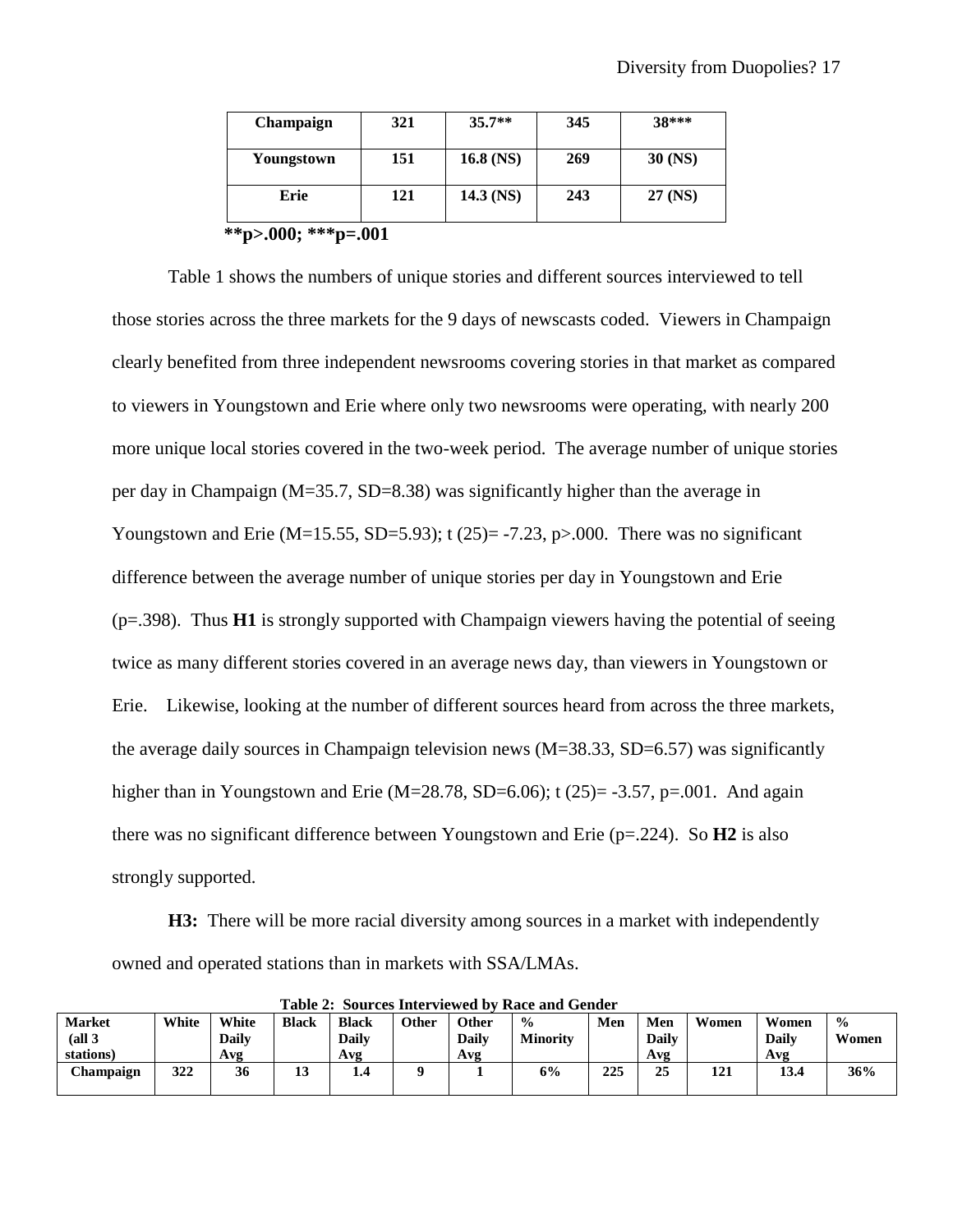| Youngstown | 237 | 26   | $\sim$<br>◡                         | -<br><b>.0</b> |   |         | 11% | 189              | $\sim$<br>41 | 80           |           | 30% |
|------------|-----|------|-------------------------------------|----------------|---|---------|-----|------------------|--------------|--------------|-----------|-----|
| Erie       | 229 | 25.4 | -<br>$\overline{\mathcal{L}}$<br>-- | 1.0            | - | $\cdot$ | 6%  | 171<br>,,<br>. . | 19<br>┻      | $\mathbf{p}$ | $\cdot$ . | 28% |

Table 2 suggests that **H3** is not proved. In fact the racial mix of the sources interviewed is more influenced by the racial make-up of the community. Youngstown has the largest minority population of the three markets, by far. But at 44% African-American, clearly this group is very under-represented as news sources. According to 2010 Census data 14% of Erie's population and 15.6% of Champaign's population is African-American. None of these communities have more than 80% of their population as White, but in all cases 89-94% of sources interviewed were White. Likewise there is not a significant gender difference in sourcing across the markets, with all sources at about a third female.

**RQ2** asked how much repetition of local stories was found across stations in small television markets with two co-operated stations verses the independently operated station.

| <b>Market</b><br>(all 3 stations) | <b>Total Stories</b> | <b>Stories</b><br>Aired by at<br>Least 2<br><b>Stations</b> | % Repetition | <b>Avg Daily</b><br><b>Repeats</b> |
|-----------------------------------|----------------------|-------------------------------------------------------------|--------------|------------------------------------|
| Champaign                         | 369                  | 48                                                          | $14\%**$     |                                    |
| Youngstown                        | 271                  | 120                                                         | 44%          | 15                                 |
| Erie                              | 241                  | 123                                                         | 51%          | 14                                 |
| $-2 - 2 - 2 - 2$<br>$\mathbf{A}$  |                      |                                                             |              |                                    |

**Table 3: Repetition of Stories Across Stations**

**\*\*p= .001**

Table 3 shows that clearly the level of repetition of stories is significantly higher in the markets with only two newsrooms (M=46.88, SD=14.11) operating as compared to three  $(M=13.88, SD=4.58)$ ; t  $(25)= -6.98, p>0.00$ . There is no significant difference between Youngstown and Erie in level of repetition ( $p = .586$ ). In fact there is more than three times the repetition of stories across the stations in the markets with SSA created duopolies. This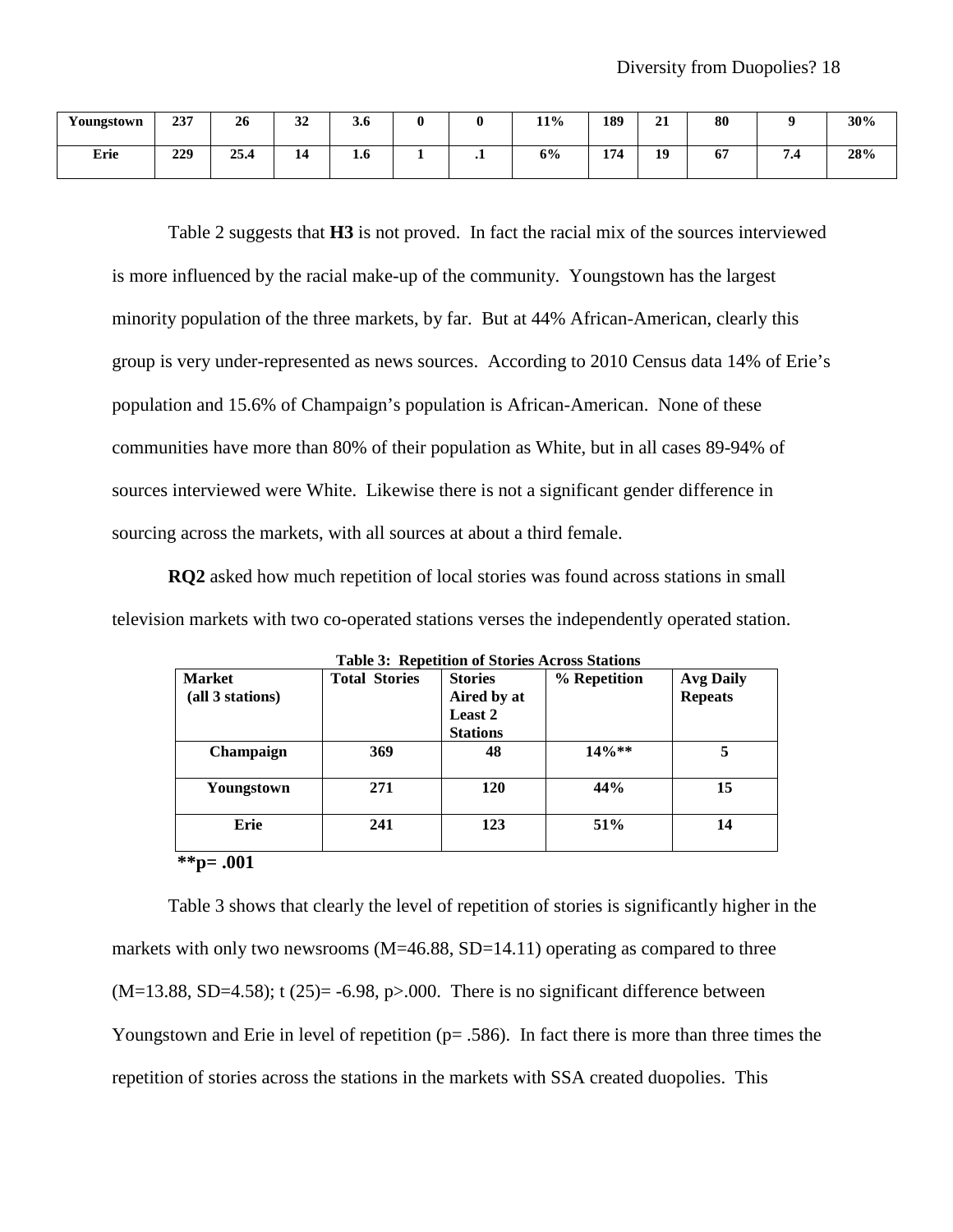coordinates with Table 1's numbers to indicate that the problem is not that these stations run fewer stories total, they just repeat many more stories, so fewer overall stories are covered by television in the market. The majority of the repetition in the Youngstown and Erie markets came from the co-operated stations. When comparing the stories repeated between the independent station and the two duopoly stations, the numbers are very similar to Champaign's average daily repeats, 6.4 for Youngstown and 8.2 for Erie.

**H4:** There will be substantial exact duplication of stories presented on stations that are part of SSA/LMA.

| Table 4. Exact Repeats between Duopoly Blations |                |                      |                      |                |  |  |  |  |
|-------------------------------------------------|----------------|----------------------|----------------------|----------------|--|--|--|--|
| <b>Market</b>                                   | <b>Total</b>   | <b>Exact Repeats</b> | <b>Exact Repeats</b> | $%$ Exact      |  |  |  |  |
| (all 3 stations)                                | <b>Stories</b> |                      | Daily Avg            | <b>Repeats</b> |  |  |  |  |
| Champaign                                       | 369            | 0                    | $0***$               | 0              |  |  |  |  |
| Youngstown<br>(WKBN/WYTV)                       | 271            | 151                  | $16.8**$             | 60%            |  |  |  |  |
| Erie<br>(WSEE/WICU)                             | 252            | 101                  | 11.2                 | 41%            |  |  |  |  |
| ***p>.000, **p=.003                             |                |                      |                      |                |  |  |  |  |

**Table 4: Exact Repeats between Duopoly Stations**

Table 4 confirms **H4,** Champaign, with no co-operated stations has no exact repetition  $(M=0, SD=0)$ , as compared with Youngstown and Erie  $(M=14.00, SD=3.59)$ ; t (25)=9.47, p>.000 averaging 14 stories a day. A large percentage, in fact a majority in Youngstown, of stories presented on the stations operated by the same company, working out of the same newsroom, are repeated in exactly the same format, with the same script, video, sound, reporter, etc. A viewer who watched a reporter package on one station at 6pm, would have a high probability of seeing exactly the same package, from the same reporter at 11pm on the other station. In both markets, the co-operated stations have different producers for their newscasts, but that does not lead to different versions of the stories. The most common story that was repeated was the reporter package, because it is the most difficult to change. In this case there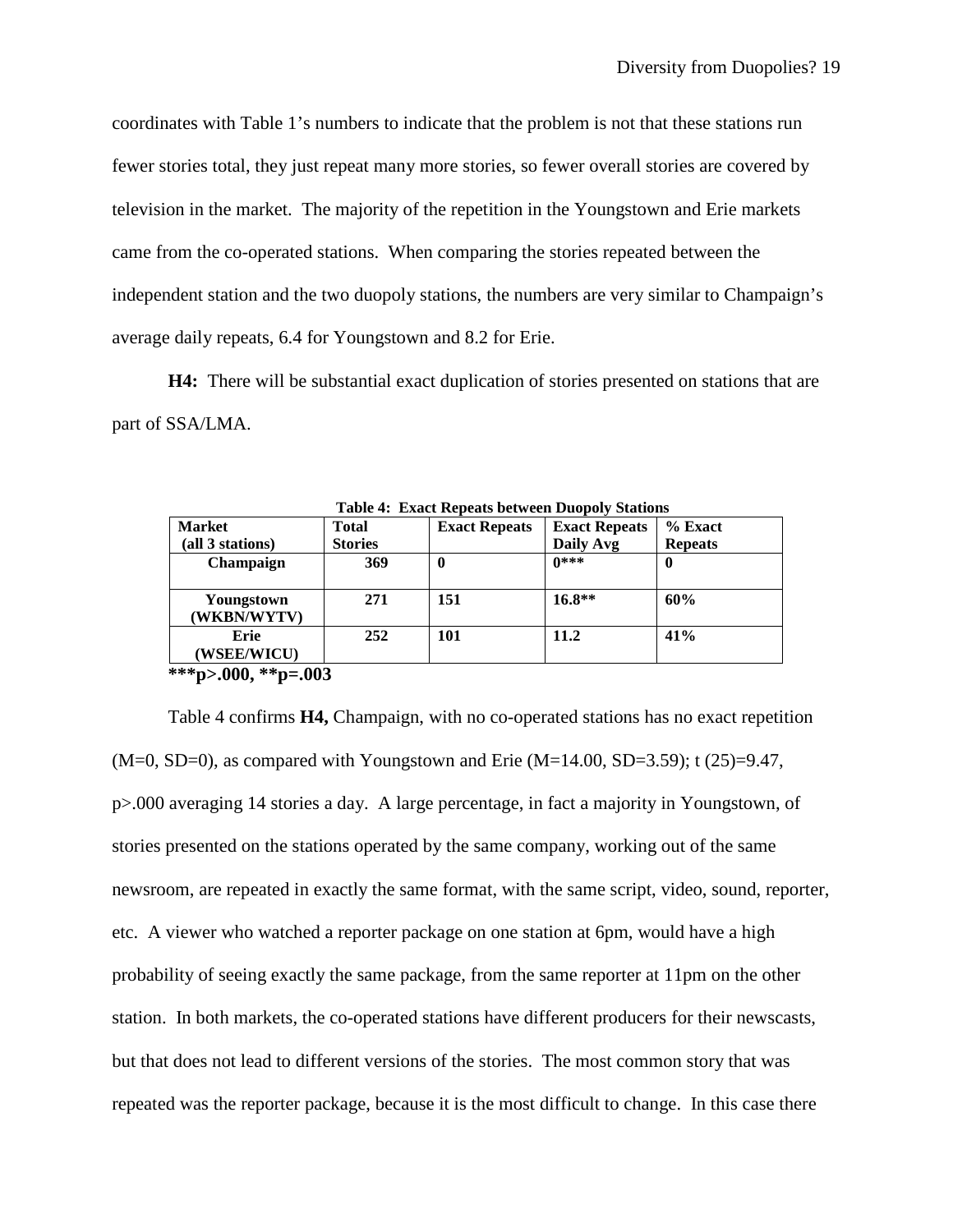was also a significant difference between the amount of exact repetition in Youngstown  $(M=16.78, SD=3.34)$  and Erie  $(M=11.22, SD=3.53)$ ; t  $(16)=3.42, p=.003$ . One explanation for the wide difference between Erie and Youngstown on this measure, is based on our content analysis, the anchor/producer for the 6pm and 11pm news on WSEE, tends to run fewer reporter packages, and many more short stories. That station's story count for its newscasts is much higher than WICU, thus the need to find more fresh stories and re-write longer stories, and the lower exact repetition percentage for reporter packages.

The researchers would also note that there were virtually no differences in any market on any of the measured variables between ratings and non-ratings newscasts.

## **Discussion**

In 1998 the Pew Center for Excellence in Journalism worked with a group of television news professionals and researchers to develop a set of quality standards for its Local Television News Project. Those standards included focusing local, creating enterprise stories and using multiple and varied sources in stories (Project for Excellence in Journalism, 1999). After collecting five years of data on local television newscasts across dozens of markets, and analyzing that data along with ratings data, researchers at Pew published a book, *We Interrupt this Newscast: How to Improve Local News and Win Ratings Too* (Rosenstiel, et. al., 2007). One of the major findings of the book was that quality sells. The researchers were able to correlate specific quality measures to certain levels of ratings increases. The measures mentioned above were among the strongest to correlate to small but steady ratings growth.

Although this is a small study, only examining three markets, we think it does begin to answer some of the questions about the impact of shared service agreements that create virtual duopolies on the quality of television news coverage in a market. A significantly smaller number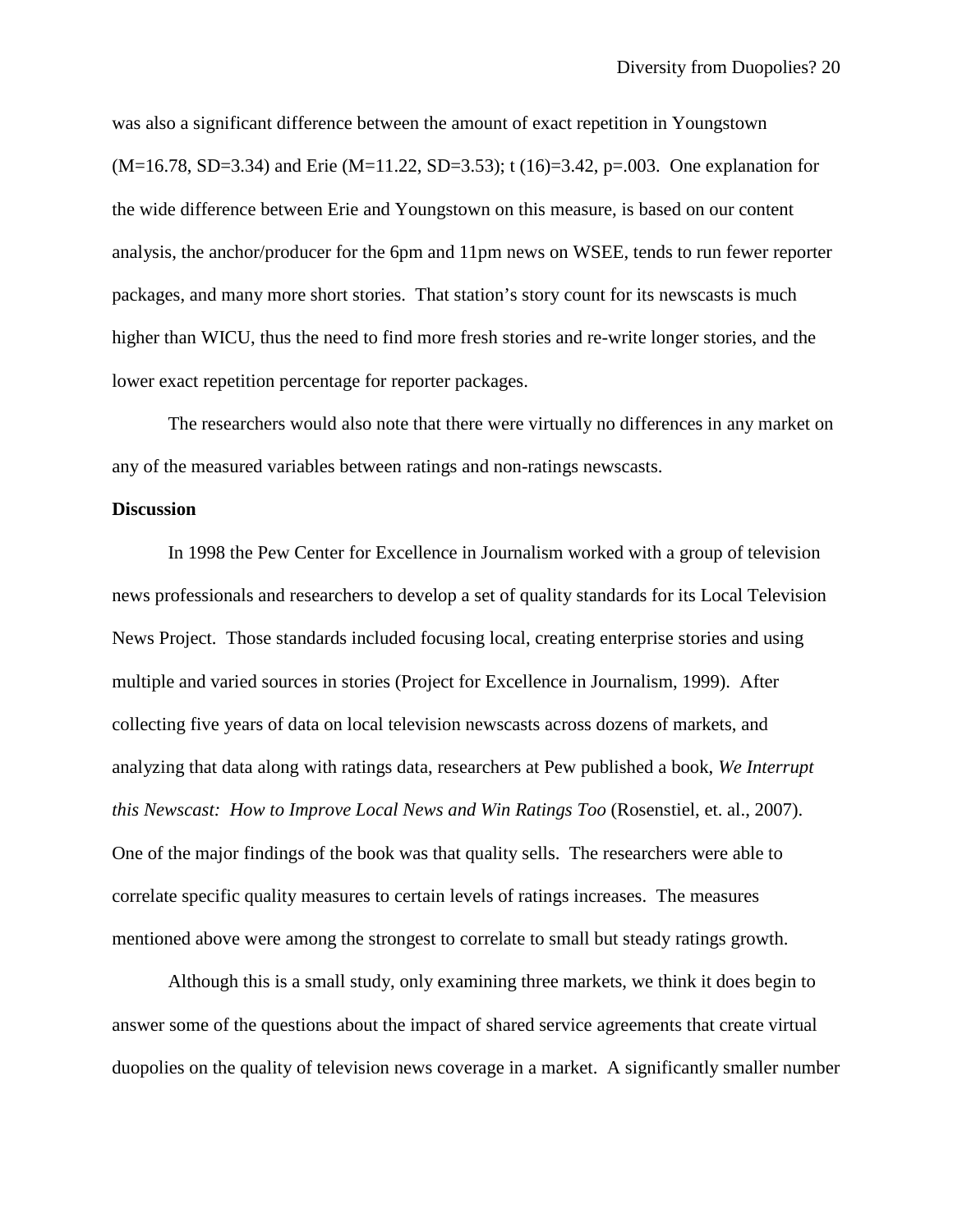of stories are getting covered in markets where one newsroom provides news content for more than one station. The results of this study are completely consistant with Yanich's (2011) study of eight other markets where virtual or literal duopolies are functioning.

While the arguments in favor of shared service agreements, which point to the extention of news coverage to stations which do not provide it, may well prove true in markets where that actually happens, it is not the case in Youngstown and Erie. In these markets viewers may have four stations that air local news, but only two newsrooms produce that news content. While viewers may be aware that the news on their Fox-affiliated station is produced by another station, there is no indication that news on other stations is produced by a co-operated station except the fact that viewers might see the same reporter, producing the same story on both.

When newsrooms closed at WSEE in Erie and WYTV in Youngstown, and their operations were merged into those of their shared services agreement station, reporters and photographers were fired. However, stations kept the anchors and producers from both newsrooms, mostly to preserve the separate anchor teams of each co-owned station, and maintain an illusion of separate news programs. This meant that the co-owned station news staffs were heavy on anchors and producers but light on reporters and photographers. This makes it easy to comprehend why such a high percentage (40 and 60% respectively) of the stories are repeated exactly on newscasts of co-operated stations. These virtual duopolies have fewer reporters on the street gathering news than their independent competitors making the end result less content to spread across two or even three stations.

In both Youngstown and Erie, the independently owned stations, WFMJ and WJET are strong and traditional number one stations in the news ratings. The average number of different local stories reported in a day by WFMJ was 17.7. The number reported by the other two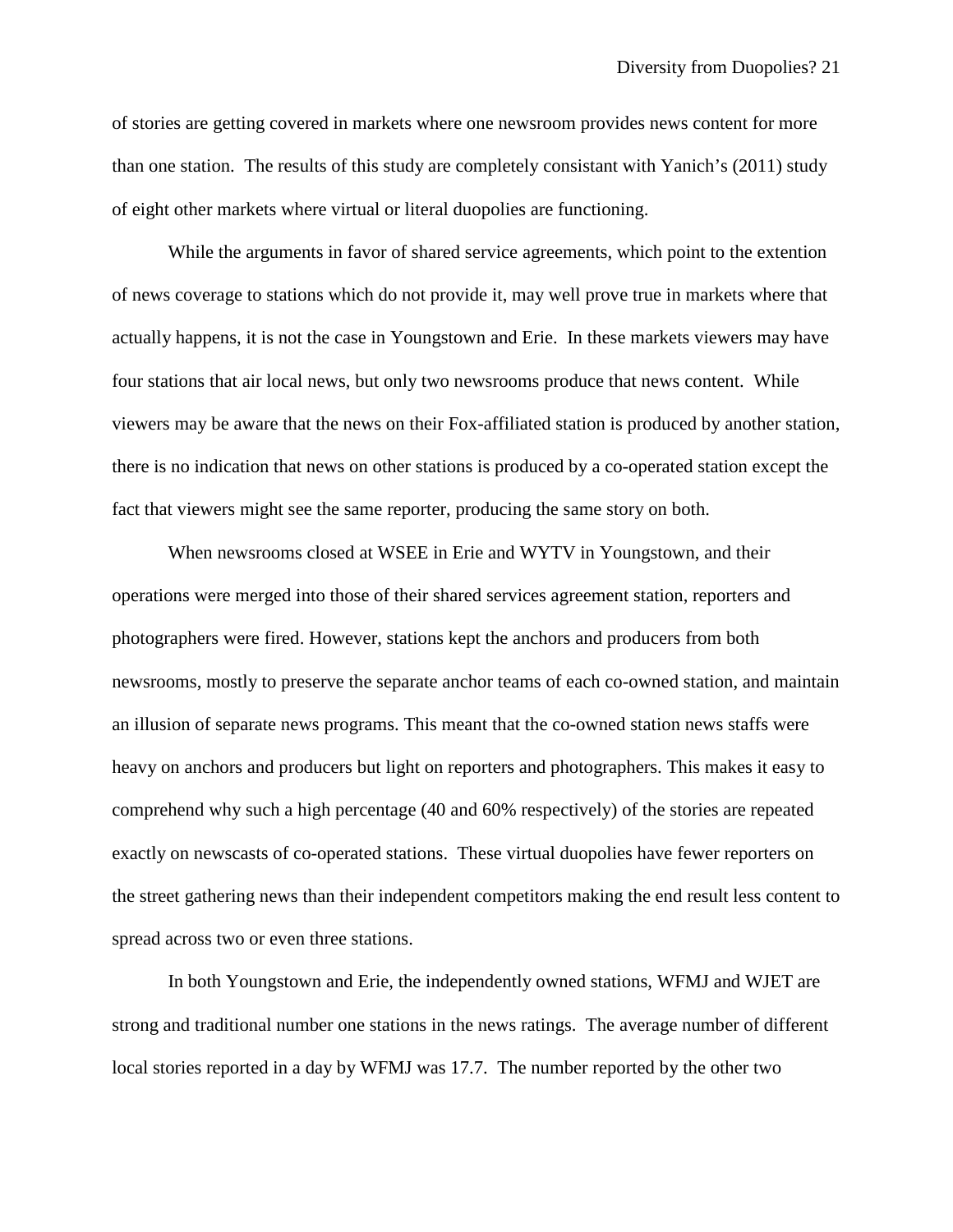stations combined was 18.8. In Erie, WJET reported an average of 15.4 different local stories daily and WSEE and WICU combined do a little better at 20.8. But if we look at Champaign, the three stations averaged 18, 17, and 18 different stories reported daily, and as reported in Table 3, only 14% of those stories on average were repeated among the three stations. This study reinforces that tie between variety of sources, and amount of local reporting to ratings.

There is one interesting point on repetition that requires further digging into the data. Anecdotally, while coding the Champaign newscasts it was noted that while a story might not be repeated on two or three stations the same day, it would show up on another station a day or two later. Since the initial repetition coding focused on stories reported the same day, it may turn out that the Champaign market does not get quite as many different stories covered as originally thought, but certainly the level of repetition will not come close to the 46-50% (Table 3) levels that Youngstown and Erie viewers experienced.

On the question of sourcing, there is a clear and important difference in the market with three independent newsrooms and the markets with only two. There are simply a lot more people heard from on television in Champaign than either Youngstown or Erie. That diversity of voices is another important measure of news quality. The coders who analyzed the Champaign stations noted that not only did they have more sources because they covered more different stories, but even on those stories that multiple stations covered, they were likely to talk to different people. Rosenstiel, et. al. (2007) showed a direct link between stories with multiple sources and ratings increases.

The one discouraging note was the finding that more sources do not naturally lead to more racial diversity in the voices heard from. All three markets showed substantially fewer minority sources than their numbers in the local populations, and also only about a third of the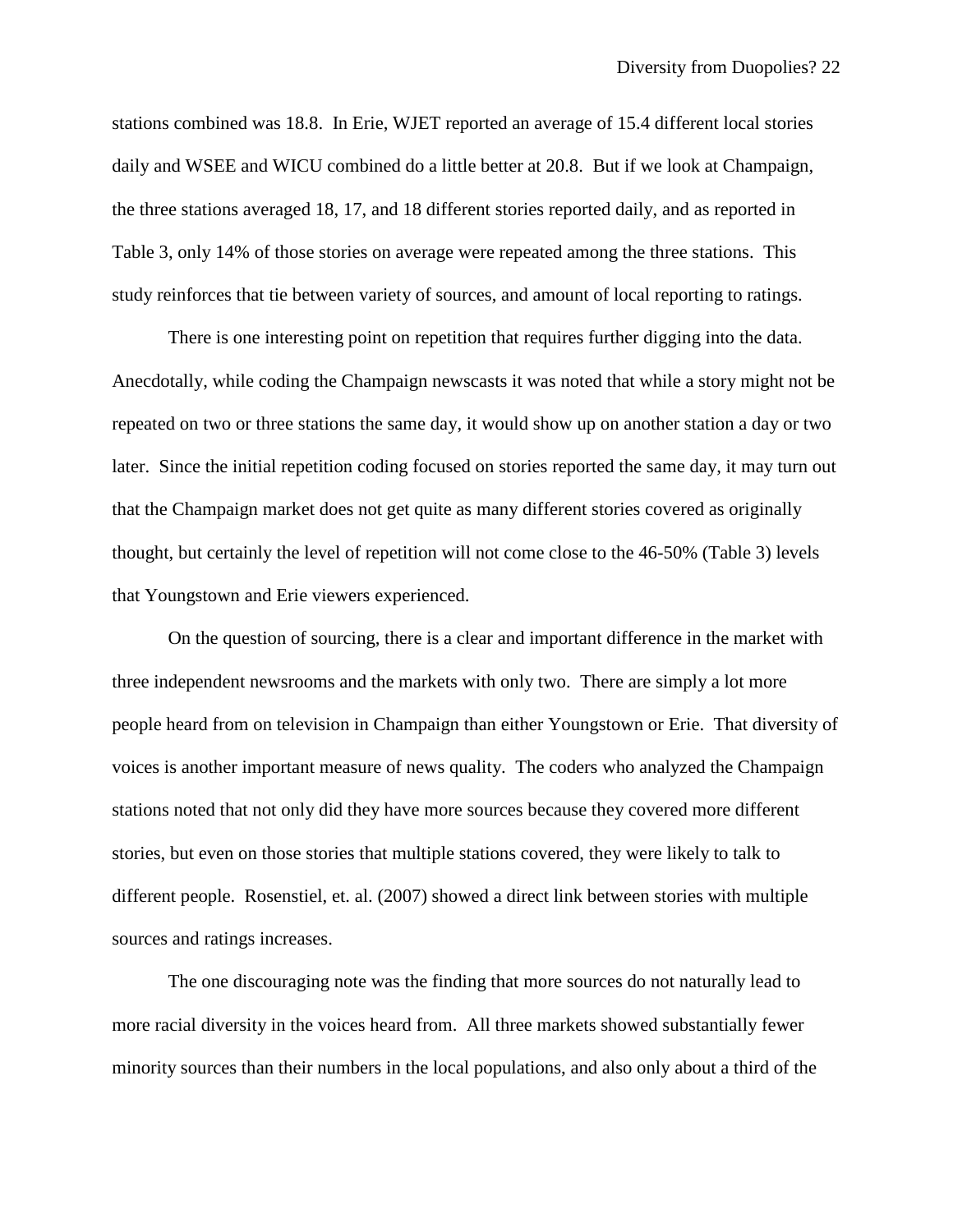sources were women. Localism and diversity of voices have always been two key values for the FCC in granting stations' licenses and making decisions on ownership rules. This study shows that much more research on shared service agreements, which create virtual duopolies, is needed on these two areas. Clearly on an exploratory level, the data show that SSAs which limit the number of independent news content producers in a television market, also limit the number of local stories covered and the number of voices heard in those stories. The criticism that all stations in a market cover the same stories, is certainly not true in the case of the market with three independent newsrooms, but is very much the case for the stations with virtual duopolies studied here. This should be the first of several comparison studies of different ownership and co-operating models to determine the impact FCC ownership rules and shared service agreements have, before further rule making is done.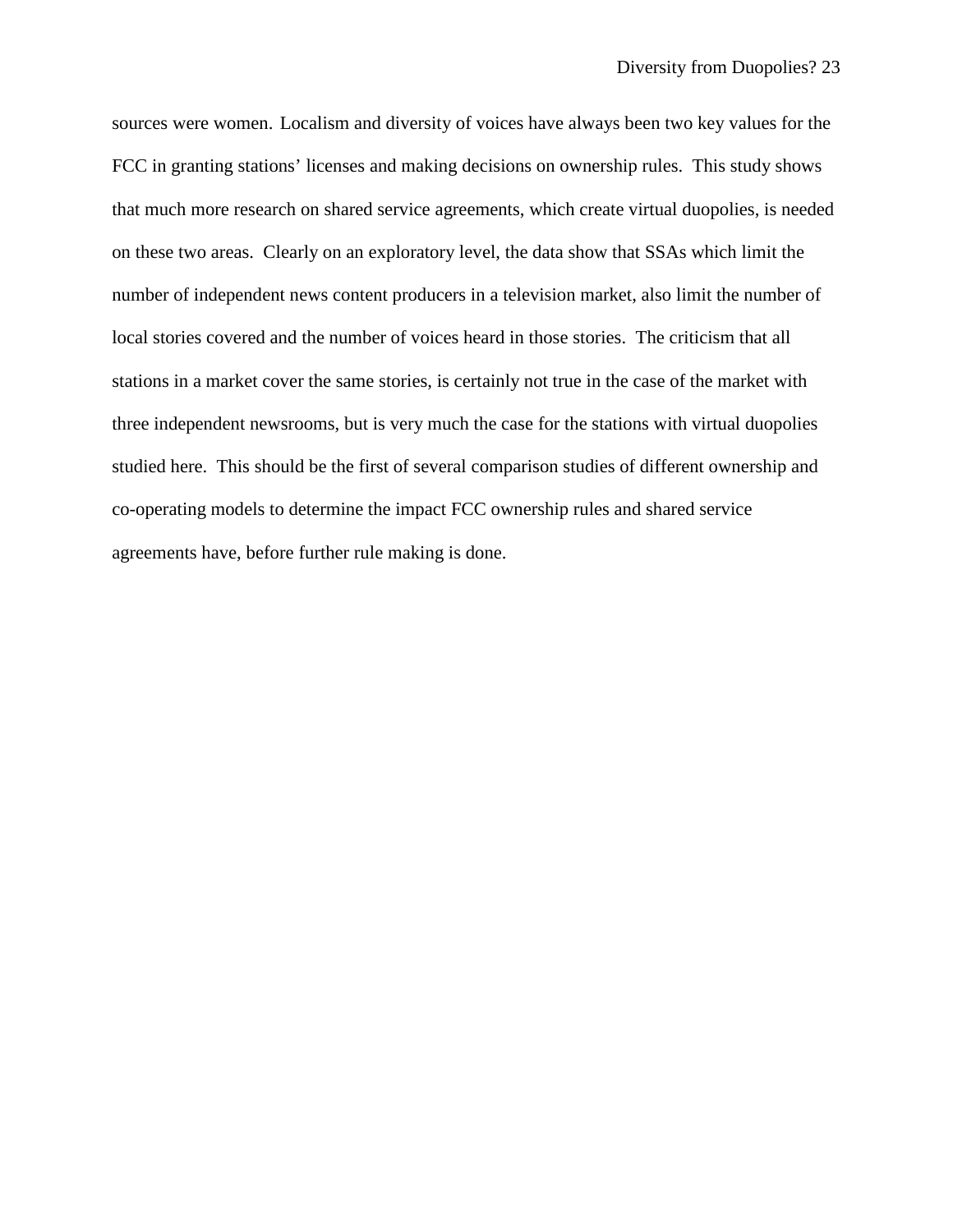### **References**

- Alexander, P., & Cunningham, B. (2007). Public and private decision making: The value of diversity in news. In P. Napoli (Ed.), *Media diversity and localism: Meaning and metrics* (pp. 79-96). Mahwah, NJ: Lawrence Erlbaum Associates.
- Aufderheide, P. (1999). *Communications policy and the public interest: The Telecommunications Act of 1996*. New York: Guilford Press.
- Bachman, K. (2013). Another delay in FCC media ownership rules proceedings. *Adweek*. Retrieved from: http://www.adweek.com/news/television/another-delayfcc-media-ownership-rules-proceeding-147571 (Accessed on September 18, 2013)

Bachman, K. (2010). 2010 forecast: Media regulations. *Mediaweek*, *20(1),* 13.

Bagdikian, B. (1997). *The media monopoly.* (5<sup>th</sup> ed.) Boston: Beacon Press.

- Blevins, J. & Brown, D. (2010). FCC's media ownership studies from 2002-2007. *Journal of Broadcasting and Electronic Media, 54(4),* 603-620. doi*:*10.1080/ 08838151.2010.519807
- Bauer, J., & Wildman, S. (2006). Looking backwards and looking forwards in contemplating the next rewrite of the communications act. *Federal Communications Law Journal, 58 (3)*, 415- 438. Retrieved from: http://law-journals-books.vlex.com/source/federal-communications-law-journal-2893 (Accessed on September 18, 2013)
- Carter, B. (2011, July 8). Court overturns FCC cross-ownership rule. *New York Times*, pp. B4.
- Chavkin, S. (2013). Deja news: The FCC ignores local TV news' quiet consolidation strategy. *Columbia Journalism Review.* Retrieved from: [http://www.cjr.org/feature/deja\\_news.php](http://www.cjr.org/feature/deja_news.php)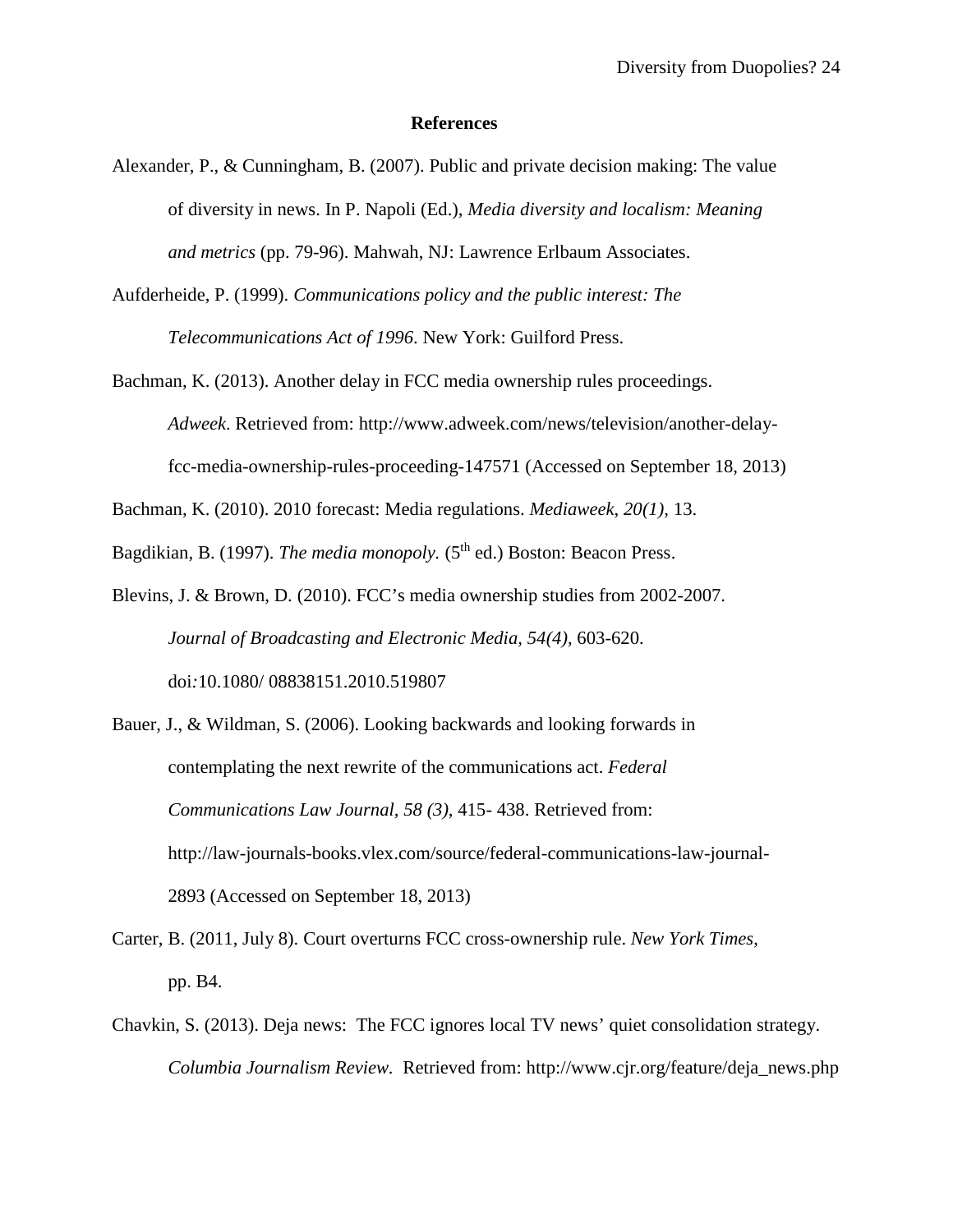(Accessed September, 9, 2013)

Craft, S. (2003). Translating ownership into action: Owner involvement and values at minority and non-minority owned broadcast stations. *The Howard Journal of Communications, 14*, 147-158. doi**:** 10.1080/10646170304276

Eggerton, John. (2014, May 12). NAB Sues FCC over sharing arrangement guidance. *Broadcasting & Cable*. Retrieved from:

[http://www.broadcastingcable.com/news/washington/nab-sues-fcc-over-sharing](http://www.broadcastingcable.com/news/washington/nab-sues-fcc-over-sharing-%20%20%20arrangement-)[arrangement-g](http://www.broadcastingcable.com/news/washington/nab-sues-fcc-over-sharing-%20%20%20arrangement-)uidance/131090 (Accessed on May 13, 2014)

Eggerton, John. (2011, Nov. 27). FCC denies complaint against Raycom. *Broadcasting & Cable*. Retrieved from: http://www.broadcastingcable.com/article/477167-FCC \_Media\_Bureau\_Denies\_Complaint\_Against\_Raycom\_in\_Honolulu\_But\_Says\_Combo\_ Violates\_Intent\_of Rules.php (Accessed on September 18, 2013)

Federal Communications Commission. (2014). *FCC adopts JSA rule and begins 2014 Media Ownership Quadrennial Review.* Retrieved from: [http://www.fcc.gov/document/fcc](http://www.fcc.gov/document/fcc-)adopts-jsa-rule-and-begins-2014-media-ownership-quadrennial-review (Accessed April 19, 2014)

Federal Communications Commission. (2013). *Chairman Tom Wheeler bio*. Retrieved from:<http://www.fcc.gov/leadership/tom-wheeler> (Accessed April 12, 2014)

Federal Communications Commission. (2010). *2010 Quadrennial Regulatory Review*.

Retrieved from: http://apps.fcc.gov/ecfs/document/view;jsessionid

=Z4FCP70DV7y3GhTpzTzhGvmqJwtnnhhY1GsjCLy5xLHLfg40J24Z!1471562

840!-321460796?id=7020520567 (Accessed on September 18, 2013)

FCC Adopts Media Ownership Rules. (2003). *CNN Money*. Retrieved from: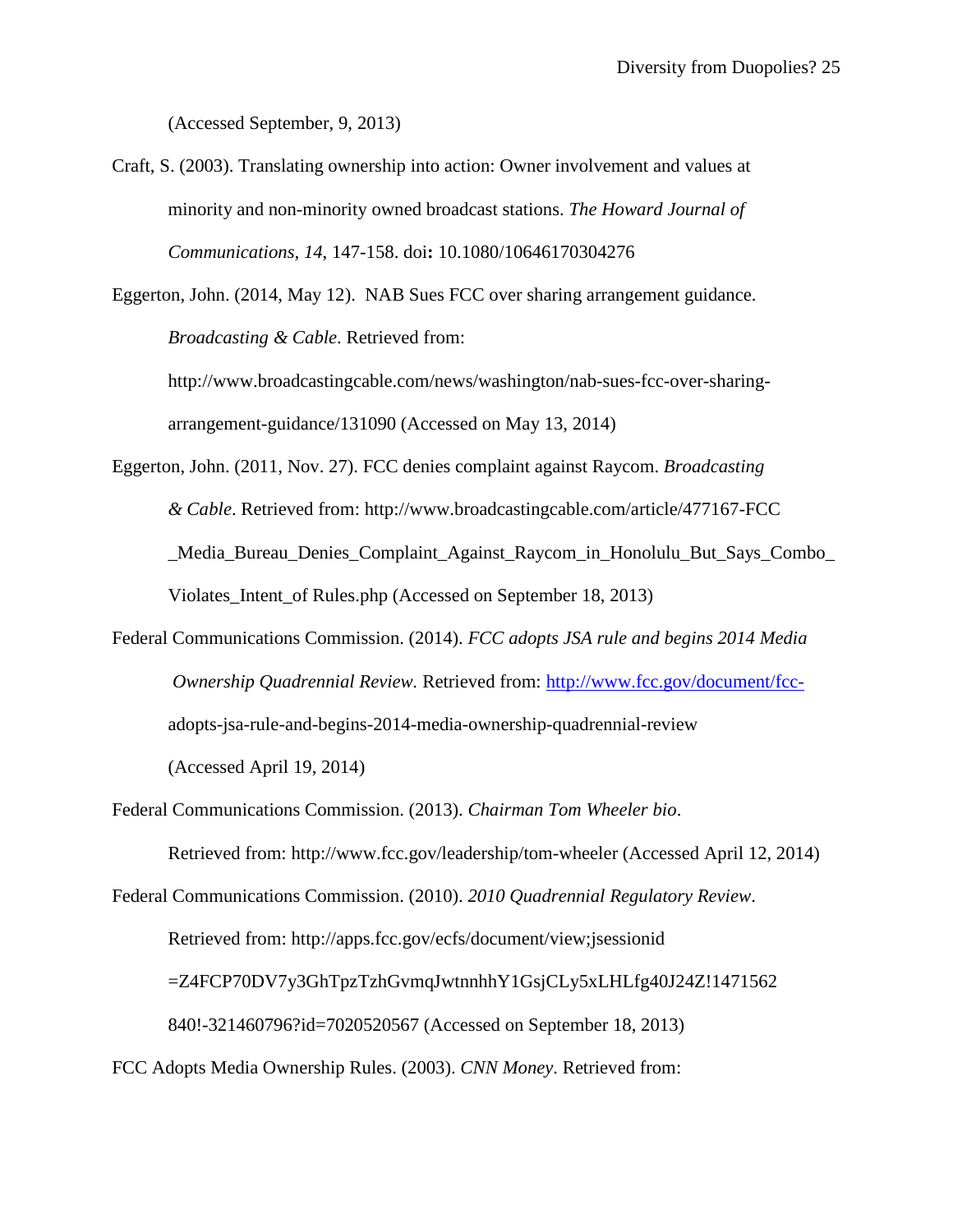http://money.cnn.com/2003/06/02/news/companies/fcc\_rules/ (Accessed on September 18, 2013)

- Freepress.net. (2013). Change the Channels, Covert Consolidation. Retrieved from: http://www.freepress.net/changethechannels (Accessed on September 18, 2013)
- George, L. & Gee, F. (2011). Diversity in local television news. Retrieved from: http://hraunfoss.fcc.gov/edocs\_public/attachmatch/DOC-308602A1.pdf (Accessed on September 18, 2013)
- Hatch, D. (2011). Battle over virtual duopolies heats up at FCC. *TVNewsCheck.com*  Retrieved from: [http://www.tvnewscheck.com/article/55869/battle-over-virtual](http://www.tvnewscheck.com/article/55869/battle-over-virtual-)duopolies-heats-up-at-fcc (Accessed on September 18, 2013)
- Howard, H. (2006). Television station ownership in the United States: A comprehensive study (1940-2005)." *Journalism and Communication Monographs*, *8(1).* doi:10.1177/152263790600800101
- Lovelady, S. (2011). TV Shared Service Agreements: Danger Ahead! *CommLaw Blog.* Retrieved from: [http://www.commlawblog.com/2011/11/articles/broadcast/tv](http://www.commlawblog.com/2011/11/articles/broadcast/tv-)shared-services-agreements-danger-ahead/ (Accessed on September 18, 2013)
- Klinenberg, E. (2007). *Fighting for air time: The battle to control America's media*. New York: Henry Holt & Company.

Mason, L., Bachen, C., & Craft, S. (2001). Support for FCC minority ownership policy: How broadcast station owner race or ethnicity affects news and public affairs programming diversity. *Communications Law & Policy, 6*, 37-73. doi**:** 10.1207/S15326926CLP0601\_02

McChesney, R.W. (1999*). Rich media, poor democracy: Communication politics in*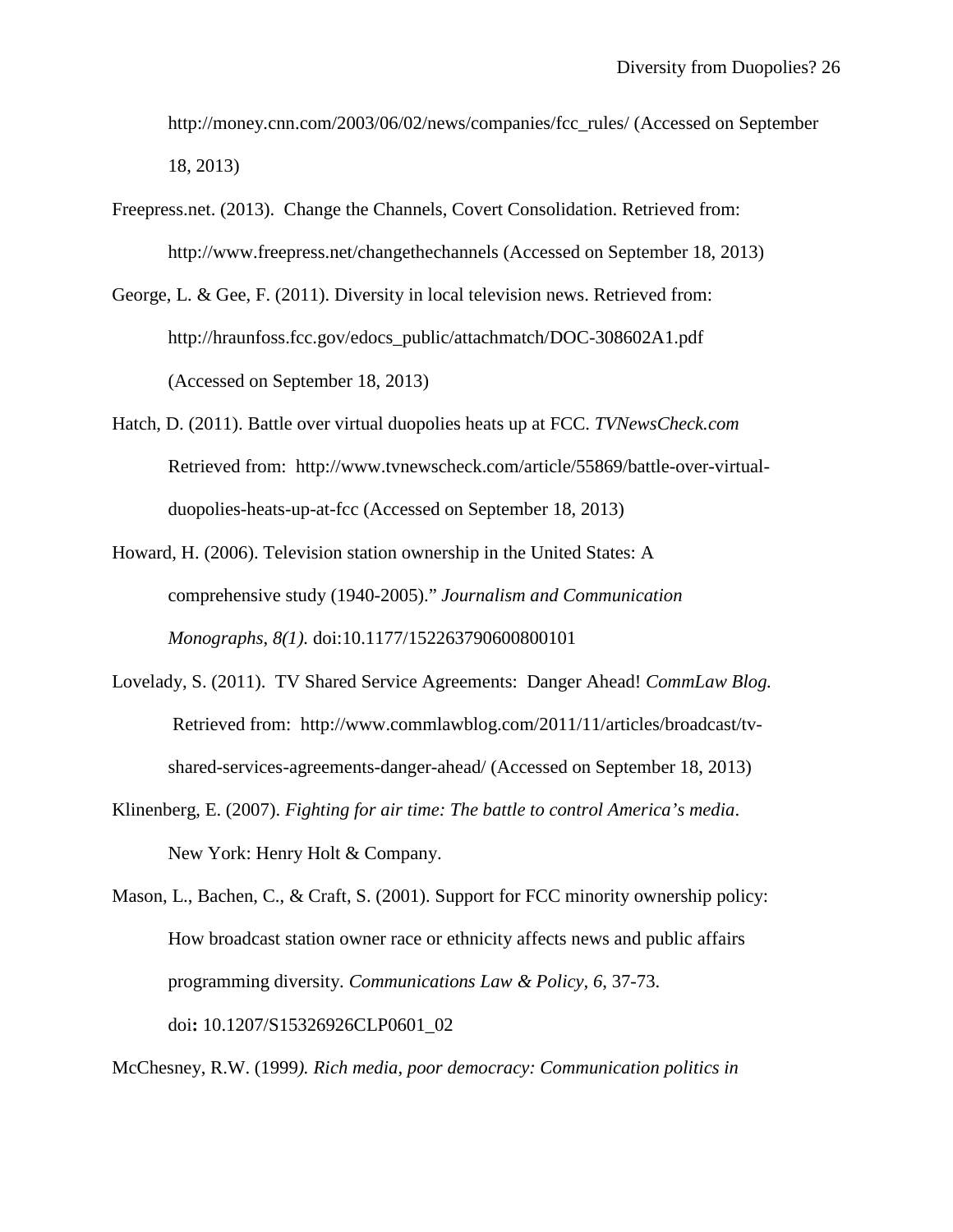*dubious times*. New York: The New Press.

Needleman, S.E. & Colvin, R. (March 26, 2014). FCC proposal would curtail local TV stations from teaming up. *Wall Street Journal.* Retreived from: <http://online.wsj.com/news/articles/SB1000142405270230394970457946185095821714> 2?mod=dist\_smartbrief (Accessed on April 19, 2014)

Obar, J. (2009). Beyond cynicism: A review of the FCC's reasoning for modifying the newspaper/broadcast cross-ownership rule." *Communication Law & Policy, 14(4),* 479-525. doi: 10.1080/10811680903238084

- Pew Research Center. (2012). The state of the news media 2012. Retrieved from: http:/stateofthemedia.org/ (Accessed on September 18, 2013)
- Project for Excellence in Journalism. (1999). Local TV news project 1999. Retrieved from: http://www.journalism.org/node/387 (Accessed on September 18, 2013)
- Puzzanghera, J. (2012, June 30). Supreme court rejects appeal of media ownership restrictions. *Los Angeles Times.* Retrieved from: http://articles.latimes.com/2012 /jun/30/business/la-fi-media-ownership-20120630 (Accessed on September 18, 2013)
- Rennhoff, A. & Wilber, K. (2011). Local media ownership and media quality. Retrieved from: http://hraunfoss.fcc.gov/edocs\_public/attachmatch/DOC-308504A1.pdf (Accessed on September 18, 2013)
- Rosenstiel, T., Just, M., Belt, T., Pertilla, A., Dean, W., & Chinni, D. (2007). *We interrupt this newscast: How to improve local news and win ratings, too*. New York: Cambridge University Press.
- Savage, S. & Waldman, D. (2011). Consumer valuation of media as a function of local market structure. Retrieved from: http://hraunfoss.fcc.gov/edocs\_public/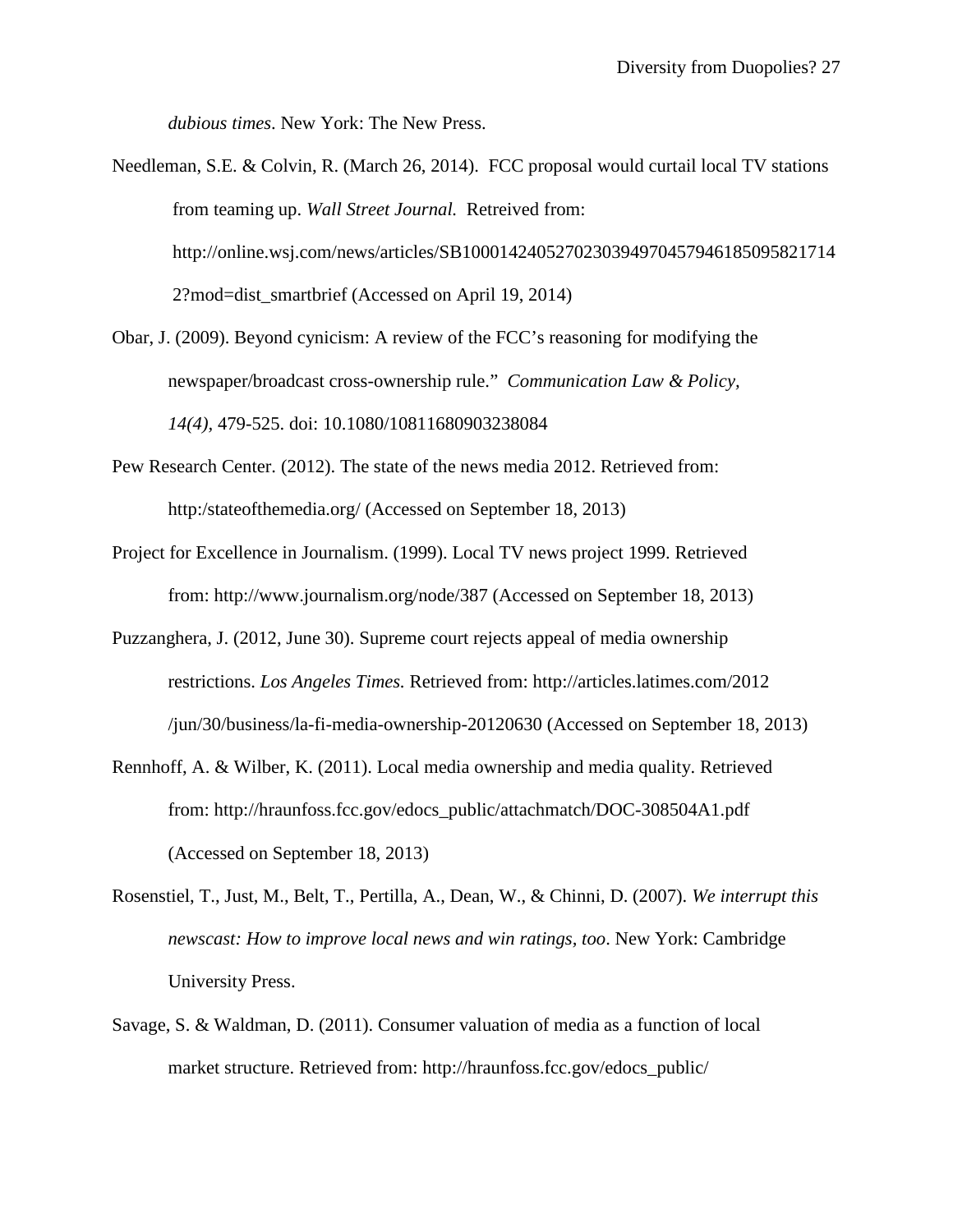attachmatch/DOC-308589A1.pdf (Accessed on September 18, 2013)

- Scott, B. (2004). The politics and policy of media ownership. *American University Law Review, 53*, 645-677. Retrieved from: http://www.aulawreview.org/ (Accessed on September 18, 2013)
- Schatz, A. (2011). Appeals court bumps up pressure to overhaul media ownership rule. *Wall Street Journal, 258(6)*: B3.

Stetler, B. (2011, July 20). Scandal stirs U.S. debate on big media. *New York Times*, B1.

- Webster, J. (2007). Diversity of exposure. In P. Napoli (Ed.), *Media diversity and localism: Meaning and metrics,* (pp. 309-236). Mahwah, NJ: Lawrence Erlbaum Associates.
- Wildman, S., & Lee, J. (2007). Tracking localism in TV broadcasting: Utilizing and structuring public information. In P. Napoli (Ed.), *Media diversity and localism: Meaning and metrics*, (pp. 177-192). Mahwah, NJ: Lawrence Erlbaum Associates.
- Wyatt, E. (2012, Nov. 14). FCC takes on cross ownership. *New York Times*. Retrieved from: http://www.nytimes.com/2012/11/15/business/media/fcc-is-againexamining-looser-cross-ownership-rules.html?\_r=0 (Accessed on September 18, 2013).
- Yanich, D. (2014). Duopoly light? Service agreements and local TV. *Journalism and Mass Communication Quarterly,* 91(1): 159-176.

Yanich, D. (2013). Local TV news content & shared services agreements: The Honolulu Case. *Journal of Broadcasting & Electronic Media*, 57(2): 242-259. doi: 10.1080/08838151.2013.787074

Yanich, D. (2011). Local TV news & service agreements: A critical look. Retrieved